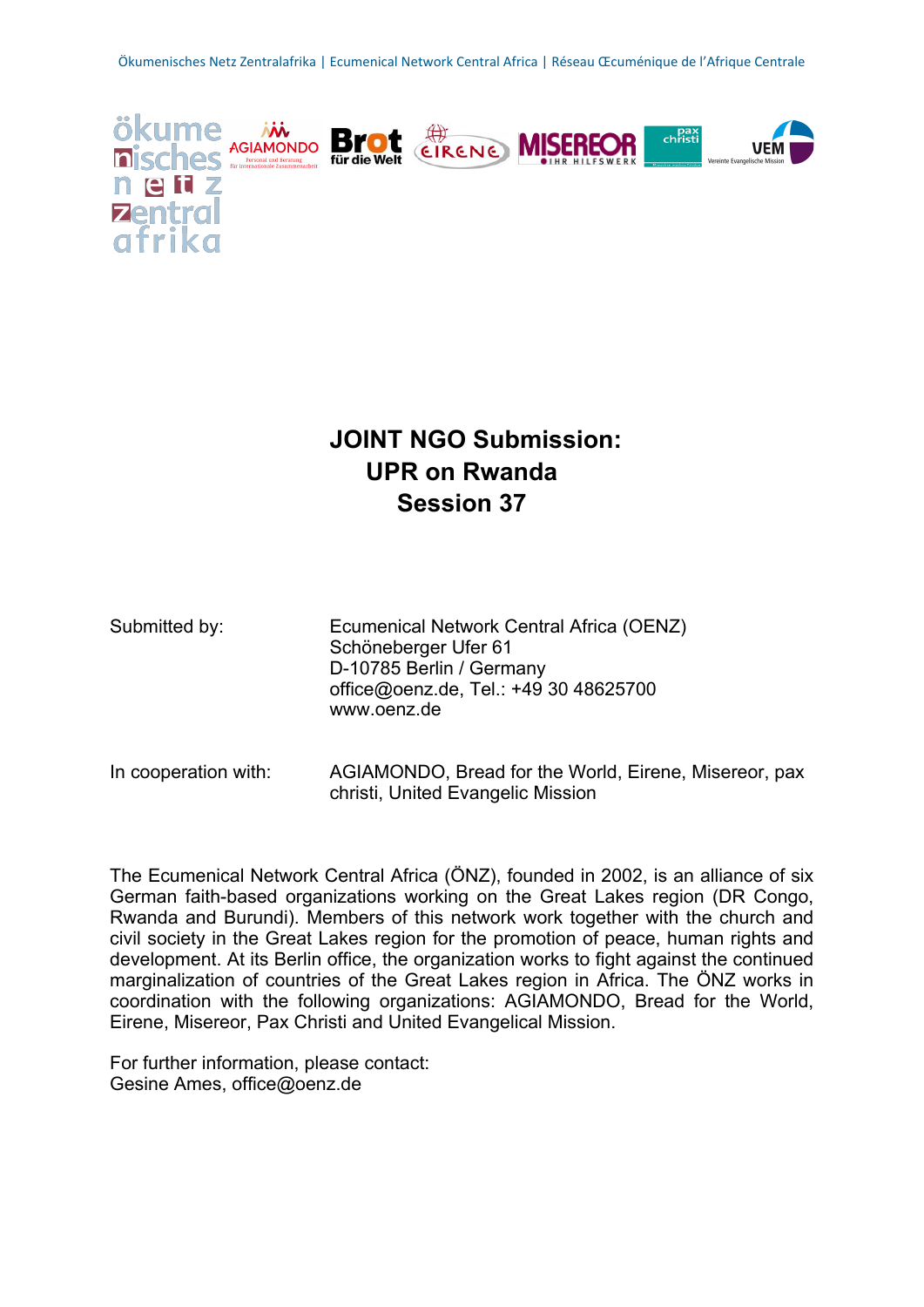#### **I. Introduction**

1. The main objective of this report is to provide information on the progress made in the implementation of previous UPR recommendations to Rwanda. Within the context of the national policy, institutional and legislative framework, this report assesses the human rights situation in six areas: social and economic rights, civil and political rights, enforced disappearances and extrajudicial killings, torture and other cruel, inhuman or degrading treatment or punishment, freedom of expression and freedom of association, and lastly, access to justice. The report covers the period 2015-2019. The assessment is based on numerous incidents and data collected from studies, NGO reports, UN documents, news articles and national reports. The ÖNZ concludes the findings in each area with recommendations for legal and policy reforms and other measures aimed at improving the human rights situation in Rwanda.

### **II. Social and Economic Rights**

#### **A. Recommendations and commitments made at the UPR**

2. During the second cycle, recommendations related to socioeconomic wellbeing enjoyed the support of Rwanda in high numbers. Among these are recommendations regarding the government'<sup>s</sup> continuing implementation of development policies that aim at poverty reduction and food security,<sup>1</sup> the right to health for all<sup>2</sup> and reducing malnutrition in children. $^3$ 

#### **B. Policy framework**

- 3. With its "Vision 2020" programme, the Rwandan government has set itself the goal of transforming Rwanda into <sup>a</sup> knowledge-based society and turning into <sup>a</sup> middle-income country by 2020. Among the necessary reforms to achieve this goal are those that target infrastructure development, agricultural productivity and land use management, access to education, universal access to health care and private sector activities. 4
- 4. In 1999, Rwanda started its Community-based health insurance (CBHI) as <sup>a</sup> pilot programme with a nationwide roll-out in 2004.<sup>5</sup> Law No. 03/2015 of 2 March 2015 regulates the CBHl scheme and makes the enrolment to it mandatory, if not insured by any other health insurance scheme. 6
- 5. In 2007, Rwanda launched <sup>a</sup> land use consolidation and commenced implementation in 2008 under the Crop Intensification Program (CIP). $^7$
- 6. In 2018, Rwanda established the National Early Childhood Development Coordination Program (NECDP), with the aim of reducing the prevalence of stunting to 19 per cent by

- $3$  A/HRC/31/8 Recommendations 134.74 (Ireland), 135.64 (Germany), 135.65 (Ghana), 133.36 (Venezuela), 133.39 (Turkey)
- <sup>4</sup> Ministry of Finance and Economic Planning, Rwanda Vision 2020 Revised (2012), available at: [http://www.minecofin.gov.rw/fileadmin/templates/documents/NDPR/Vision\\_2020\\_.pdf](http://www.minecofin.gov.rw/fileadmin/templates/documents/NDPR/Vision_2020_.pdf)
- 5 ILO Social Protection Department, 'Rwanda: Progress towards Universal Health Coverage', available at: <https://www.social-protection.org/gimi/gess/RessourcePDF.action?ressource.ressourceId=53613>

7 Innocent Rubanje, 'Linking land use, tenure and consolidation in Rwanda' (February 2016), available at: [https://webapps.itc.utwente.nl/librarywww/papers\\_2016/msc/la/rubanje.pdf](https://webapps.itc.utwente.nl/librarywww/papers_2016/msc/la/rubanje.pdf)

<sup>1</sup> A/HRC/31/8 Recommendations 134.101 (South Sudan), 134.76 (Sri Lanka), 134.71 (Nicaragua), 134.75 (Luxembourg), 134.77 (Ukraine),

<sup>2</sup> A/HRC/31/8 Recommendations 134.73 (Nigeria), 133.41 (Cuba), 133.41 (Djibouti), 134.78 (Mauritius)

<sup>6</sup> Law No. 03/2015 of 2 March 2015 governing the organisation of the community-based health insurance scheme, Article 23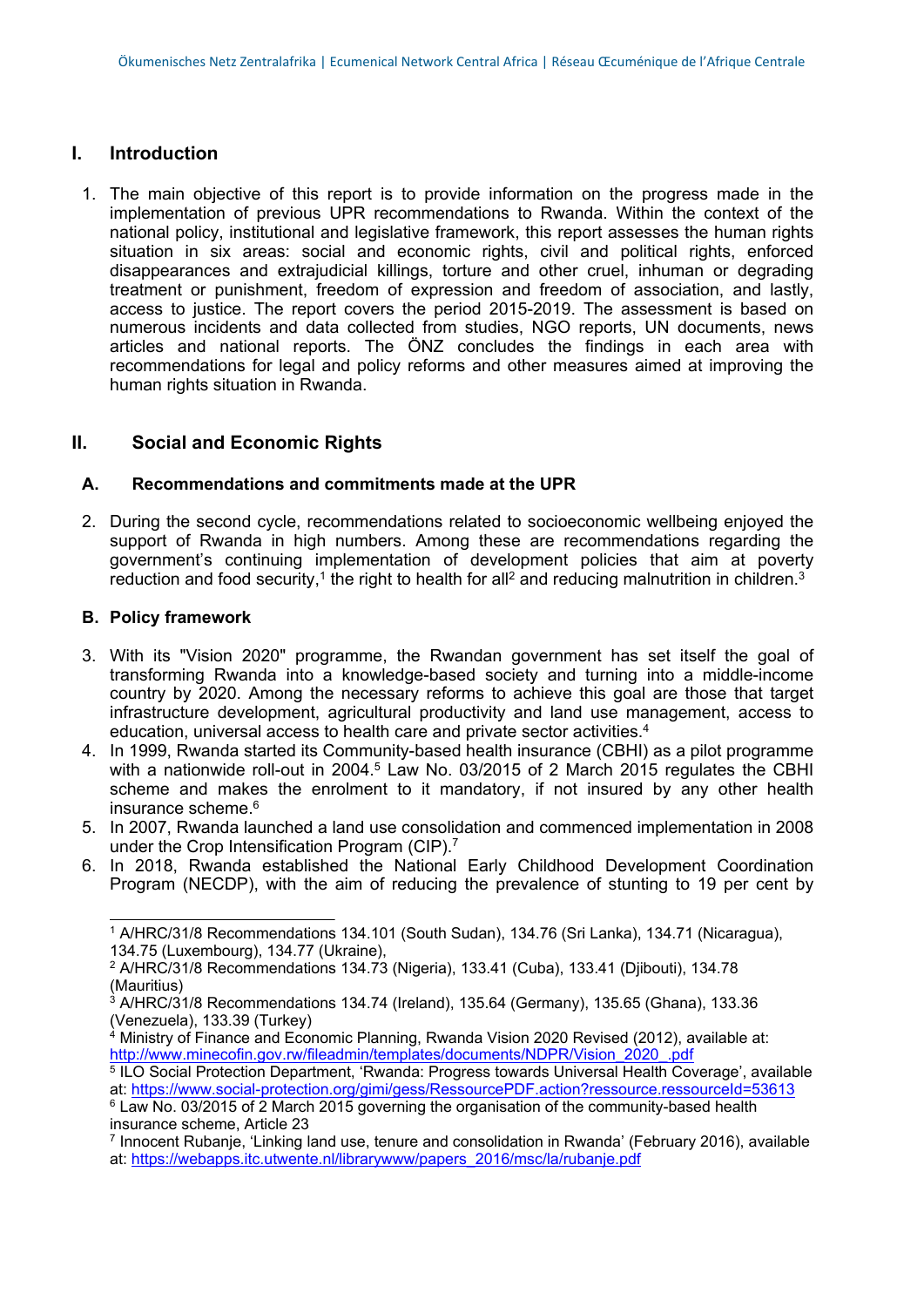2024. 8

#### **C. Assessment of Human Rights in the field**

- 7. Vision 2020 envisaged <sup>a</sup> gradual reduction of poverty. According to the National Institute of Statistics of Rwanda (NISR), the poverty substantially declined from 44.6 per cent in 2010/11 to 39.1 per cent in 2013/14. <sup>9</sup> Different calculations by the Financial Times, academics and the British consultancy firm Oxford Policy Management, estimate poverty to have increased by at least 6 per cent from 2011 to 2014, due to an increase in living costs. $^{\rm 10}$
- 8. In 2018, 38 per cent of children under five years were stunted and 2 per cent suffered from acute malnutrition.<sup>11</sup> Land consolidation policies have partly been blamed by researchers to contribute to the problem of malnutrition. The International Food Policy Research Institute (IFPRI) found that land consolidation led to an increased consumption of roots and tubers, but to <sup>a</sup> decreased consumption of meat, fish and fruits and <sup>a</sup> lower availability of vitamin B12. These findings are linked to the increasing push of agricultural commercialisation, which often entails on-farm specialisation in only <sup>a</sup> few crops. The Rwanda Crop Intensification Program (CIP) may significantly influence dietary diversity of Rwandan, not only through encouraging production of specific crops over others, but also by affecting consumption choices via supply and price effects. The IFPRI concludes in its findings that farmers' ability to access markets and market functioning appear to be critical to the effects CIP and land consolidation has on nutrition. Investing in market and transport infrastructure, as well as reducing domestic trade and processing costs could enhance the nutritional benefits of  $\mathsf{CIP}$ . $^{12}$
- 9. Rwanda submitted <sup>a</sup> voluntary pledge during the first cycle to provide universal health care and by the end of 2019 around 90 per cent of Rwandans had health insurance under either government or private schemes. More than 80 per cent of the population is covered under the CBHI scheme 'Mutuelle de Santé'. While this is an extraordinary accomplishment, beneficiaries of the CBHI scheme have raised concerns about <sup>a</sup> shortage of essential medicines leading to an increased out-of-pocket expenditure on health. <sup>13</sup> A 2018 study conducted in the Nyanza district with 495 participants suggests, however, that unavailability of medicines is not <sup>a</sup> driving factor behind declining enrolment rates to the CBHI. Rather, irregularities with the *Ubudehe* system, which assigns beneficiaries to one of four categories based on their socioeconomic status, were found to contribute to non-adherence to the CBHI scheme. It has been observed that CBHI members were incorrectly categorised as wealthier than they actually are. In addition, inability to afford premiums was pointed out by 85 per cent of respondents in the study as reason not to enrol in the CBHI scheme. Belonging to the second category can make the slight difference of being or not being able to afford the enrolment to the CBHI, as the seasonal or irregular incomes of persons under that category

<sup>8</sup> World Food Programme, 'WFP Rwanda Country Brief' (September 2019), available at: <https://docs.wfp.org/api/documents/WFP-0000109860/download/>

<sup>&</sup>lt;sup>9</sup> National Institute of Statistics of Rwanda, '2013/2014 Rwanda Poverty Profile Report' (August 2015)  $^{\rm 10}$  Tom Wilson and David Blood, 'Rwanda: where even poverty data must toe Kagame's line' (The Financial Times, 13 August 2019), available at: [https://www.ft.com/content/683047ac](https://www.ft.com/content/683047ac-b857-11e9-96bd-8e884d3ea203)[b857-11e9-96bd-8e884d3ea203](https://www.ft.com/content/683047ac-b857-11e9-96bd-8e884d3ea203)

<sup>11</sup> The World Bank, 'Tackling Stunting: Rwanda'<sup>s</sup> Unfinished Business' (June 2018), available at: [https://www.worldbank.org/en/country/rwanda/publication/tackling-stunting-rwandas-unfinished](https://www.worldbank.org/en/country/rwanda/publication/tackling-stunting-rwandas-unfinished-business)[business](https://www.worldbank.org/en/country/rwanda/publication/tackling-stunting-rwandas-unfinished-business)

 $12$  Del Prete D, Ghins L, Magrinia E, Pauw K. Land consolidation, specialization and household diets: evidence from Rwanda. Food Policy. 2019;83: 139–49

 $13$  Arafat Mugabo, 'No medicine for those using Mutuelle de Santé' (15 June 2019), available at: [http://rwandatoday.africa/news/No-medicine-for-those-using-Mutuelle-de-Sant-](http://rwandatoday.africa/news/No-medicine-for-those-using-Mutuelle-de-Sant-/4383214-5157490-9sgqlg/index.html) [/4383214-5157490-9sgqlg/index.html](http://rwandatoday.africa/news/No-medicine-for-those-using-Mutuelle-de-Sant-/4383214-5157490-9sgqlg/index.html)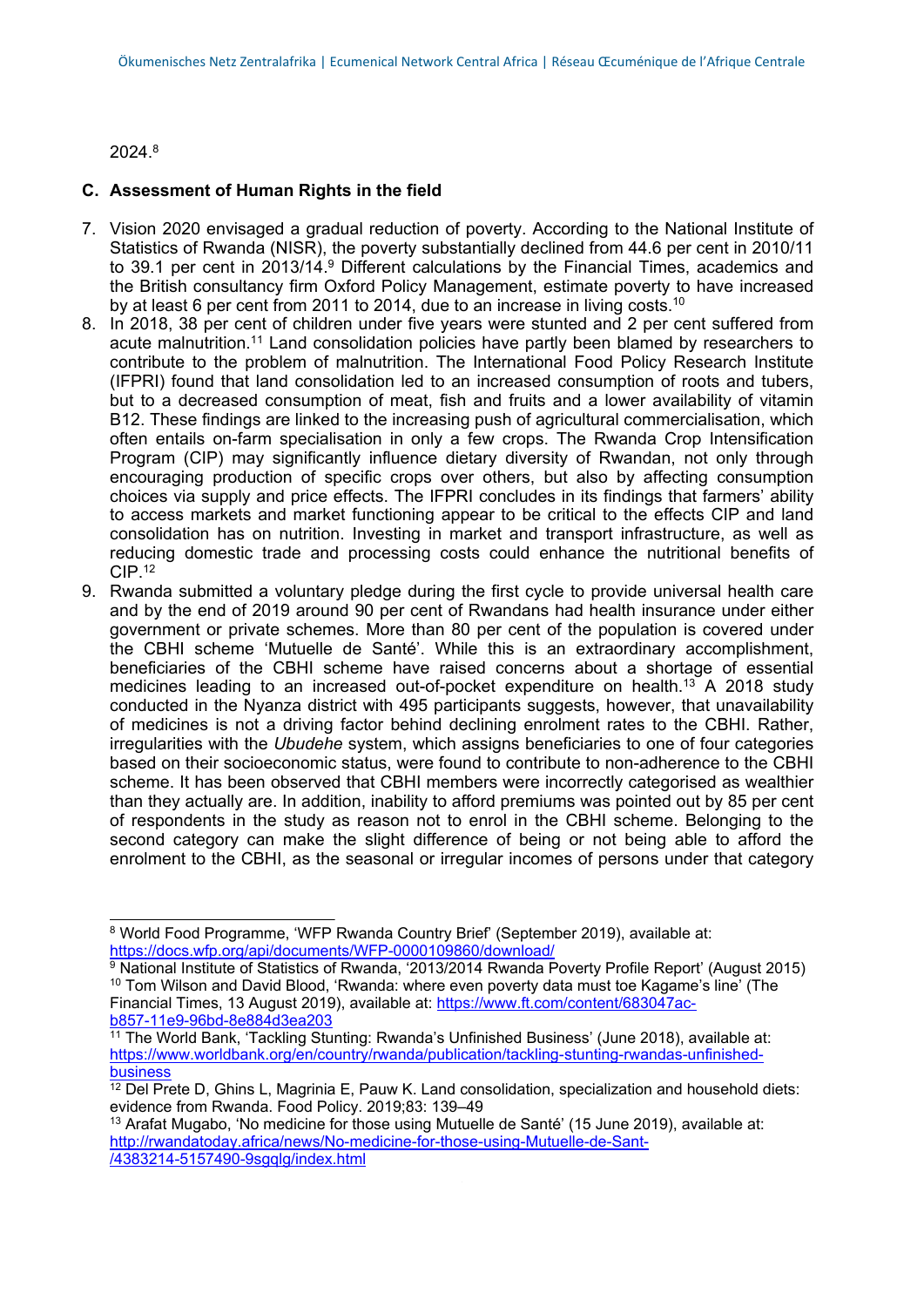can make payment more difficult. 14

10. The closure of the Rwanda-Uganda border since late February 2019 has had far-reaching impacts on the lives and livelihoods of the local people and the local economy. In June 2019 three civil society organisations filed <sup>a</sup> case against the governments of Rwanda and Uganda in the East African Court of Justice (EACJ), alleging that the halting of cross-border trade and movement infringe upon the Treaty establishing the East African Community and the Common Market Protocol.<sup>15</sup> Since the closure, there have been a number of arrests of people crossing the border on both sides. In addition, several Rwandans and Ugandans, suspected or actual smugglers, have been shot dead as they attempted to move across borders.<sup>16</sup>

#### **D. Recommendations**

- 11. Rwanda should come clear about its poverty calculations methods and the data used. The government should accept and analyse other serious data base to improve sustainably the current social-economic situation for the majority of the rural population.
- 12. Rwanda is advised to introduce nutritious-specific policies to address the lack of protein, micronutrients and calories in the population'<sup>s</sup> diets and to counter-act the prevalence of stunting in children. As suggested by the IFPRI, potential starting points are improvements in market access and market functioning.
- 13. The ÖNZ welcomes the Local Administrative Entities Development Agency'<sup>s</sup> (LODA) exercise of reviewing the *Ubudehe* categories every three years, 17 posing an opportunity to address the challenges faced by the beneficiaries of the CBHI, in particular regarding affordability for seasonal and irregular workers. As to the management of medicines, Rwanda should ensure sustained availability to reduce out-of-pocket expenditure.
- 14. Rwanda should refrain from measures that limit the citizens' freedom of movement, unless there is <sup>a</sup> legitimate aim, such as <sup>a</sup> substantiated threat for national security and public health, and where the restriction is necessary and proportionate to the pursuance of that aim. 18

#### **III. Civil and Political Rights**

#### **A. Recommendations and commitments made at the UPR**

15. During the second cycle, Rwanda received and noted <sup>a</sup> recommendation to create an environment conducive to the unhindered work of all political parties and to foster <sup>a</sup> culture of political pluralism. <sup>19</sup> Rwanda was also encouraged to intensify the process of translating its

<sup>15</sup> EASSI, SEATINI-Uganda and CEFROHT, 'Press statement on <sup>a</sup> public interest litigation case on the closure of Uganda-Rwanda border' (1 July 2019), available at: [https://eassi.org/wp](https://eassi.org/wp-content/uploads/2019/07/Press-statement-on-a-public-interest-litigation-case-on-the-closure-of-uganda-rwanda-border.pdf)[content/uploads/2019/07/Press-statement-on-a-public-interest-litigation-case-on-the-closure-of-](https://eassi.org/wp-content/uploads/2019/07/Press-statement-on-a-public-interest-litigation-case-on-the-closure-of-uganda-rwanda-border.pdf)

[uganda-rwanda-border.pdf](https://eassi.org/wp-content/uploads/2019/07/Press-statement-on-a-public-interest-litigation-case-on-the-closure-of-uganda-rwanda-border.pdf)

<sup>16</sup> Mel Frykberg, 'Border killings stoke Uganda-Rwanda tensions' (27 May 2019), available: <https://www.iol.co.za/news/africa/border-killings-stoke-uganda-rwanda-tensions-24185412> Risdel Kasasira (AP News), '2 Ugandans killed in Rwanda amid border tension' (10 November 2019), available at: <https://apnews.com/ddf3cb6624df4e51b6218a8891569acb>

<sup>17</sup> Marie-Anne Dushimimana, 'Ubudehe categories to be reviewed' (5 February 2019), The New Times, available at: <https://www.newtimes.co.rw/news/ubudehe-categories-be-reviewed>

<sup>14</sup> Mecthilde Mukangendo, Manasse Nzayirambaho, Regis Hitama and Assumpta Yamuragiye, 'Factors Contributing to Low Adherence to Community-Bases Health insurance in Rural Nyanza District, Southern Rwanda', J Environ Public Health 2018; 2018: 2624591

<sup>&</sup>lt;sup>18</sup> International Covenant on Civil and Political Rights, Article 12.3

<sup>19</sup> A/HRC/31/8 Recommendation 135.58 (Czech Republic)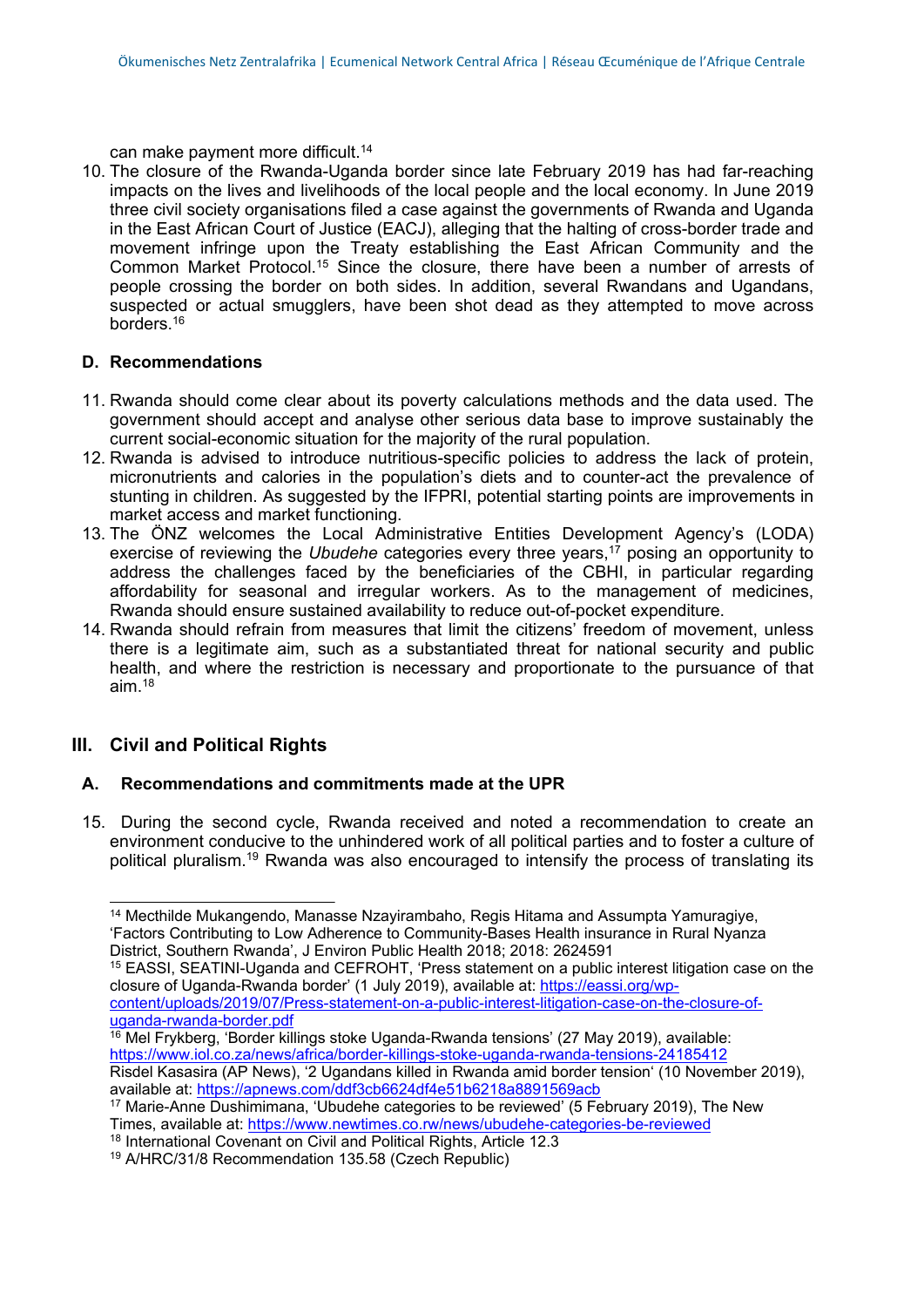commitments into progress on democratization, the broadening of the political space and the protection of human rights defenders. 20

#### **B. Institutional and legislative framework**

- 16. In December 2015, the president'<sup>s</sup> term limit was extended from two to three terms in <sup>a</sup> controversial referendum. Ultimately, Paul Kagame stood as <sup>a</sup> presidential candidate in the 2017 elections. The ruling Rwandan Patriotic Front (RPF) under President Paul Kagame continues to dominate the political landscape in Rwanda.
- 17. Organic Law No. 00572018.OL of 30 August 2018 governs political parties and politicians. It amends <sup>a</sup> 2013 law and introduces changes in relation to the financing for and the sanctioning of political parties. In the modified law, the government equally provides registered political organisations with grants. The sanction of dissolution for not submitting financial statements to the Office of the Ombudsman was removed. $^{24}$

#### **C. Assessment of Human Rights in the field**

- 18. The 2017 presidential elections took place in <sup>a</sup> context of closed political space. Neither of the two co-candidates, Frank Habineza (Democratic Green Party of Rwanda, DGPR) and independent candidate Philippe Mpayimana, posed <sup>a</sup> serious challenge to president Kagame, who won with <sup>a</sup> reported 98.79 per cent of the vote. Both Habineza and Mpayimana were subjected to harassment, threats, and intimidation after announcing their candidacy.<sup>22</sup> Diane Rwigara was defamed shortly after the announcement of her candidacy in May 2017. The fiercest critic of the Rwandan government was finally disqualified by the election commission because she allegedly did not collect enough signatures from supporters which she denied. Another rival candidate, Gilbert Mwenedata, who also faced other problems, including hotels denying him conference rooms where he wanted to hold <sup>a</sup> press conference for his candidacy, suffered the same fate. The only registered independent opposition party, Democratic Green Party (DGP), with around 200,000 members, was hardly able to conduct an election campaign. It received no financial support from the government and the receipt of international donations and funding is prohibited. Its members have also repeatedly spoken being harassed and threatened by state officials. Election advertising at markets, in schools, at bus stations or in other institutions is prohibited.<sup>23</sup> Civil society organisations reported that <sup>a</sup> climate of fear prevailed in the run-up to the presidential elections. <sup>24</sup> Voters have reportedly been intimidated, such as being told not to participate in Habineza'<sup>s</sup> campaign rallies. 25
- 19. Diane Rwigara was arrested alongside her mother and her sister in late August 2017 shortly after the elections and charged with "inciting insurrection" among other charges. All their possessions were expropriated. Rwigara and her mother were acquitted in December 2018. A few months prior, in September 2018, Kagame pardoned more than 2,000 prisoners

<sup>22</sup> HRW, 'Rwanda: Politically Closed Elections' (18 August 2017), available at: <https://www.hrw.org/news/2017/08/18/rwanda-politically-closed-elections>

<sup>20</sup> A/HRC/31/8 Recommendation 135.56 (Norway)

<sup>21</sup> Organic Law No. 00572018.OL of 30 August 2018 modifying the Organic Law No. 10/2013/OL of 11 July 2013 governing political organisations and politicians, Articles 5 and 8

<sup>&</sup>lt;sup>23</sup> ÖNZ, 'ÖNZ-Standpunkt: Wahlsieg Kagames bei der bevorstehenden Präsidentschaftswahl in Ruanda gilt als sicher' (August 2017), available at: [https://oenz.de/sites/default/files/oenz](https://oenz.de/sites/default/files/oenz-standpunkt_praesidentschaftswahl_in_ruanda_0.pdf)[standpunkt\\_praesidentschaftswahl\\_in\\_ruanda\\_0.pdf](https://oenz.de/sites/default/files/oenz-standpunkt_praesidentschaftswahl_in_ruanda_0.pdf)

<sup>&</sup>lt;sup>24</sup> Amnesty International, 'Rwanda: Decades of attacks repression and killings set the scene for next month's election' (7 July 2017), available at: [https://www.amnesty.org/en/latest/news/2017/07/rwanda](https://www.amnesty.org/en/latest/news/2017/07/rwanda-decades-of-attacks-repression-and-killings-set-the-scene-for-next-months-election/)[decades-of-attacks-repression-and-killings-set-the-scene-for-next-months-election/](https://www.amnesty.org/en/latest/news/2017/07/rwanda-decades-of-attacks-repression-and-killings-set-the-scene-for-next-months-election/) [accessed 6 February 2020]

<sup>25</sup> HRW, 'Rwanda: Politically Closed Elections' (18 August 2017), available at: <https://www.hrw.org/news/2017/08/18/rwanda-politically-closed-elections>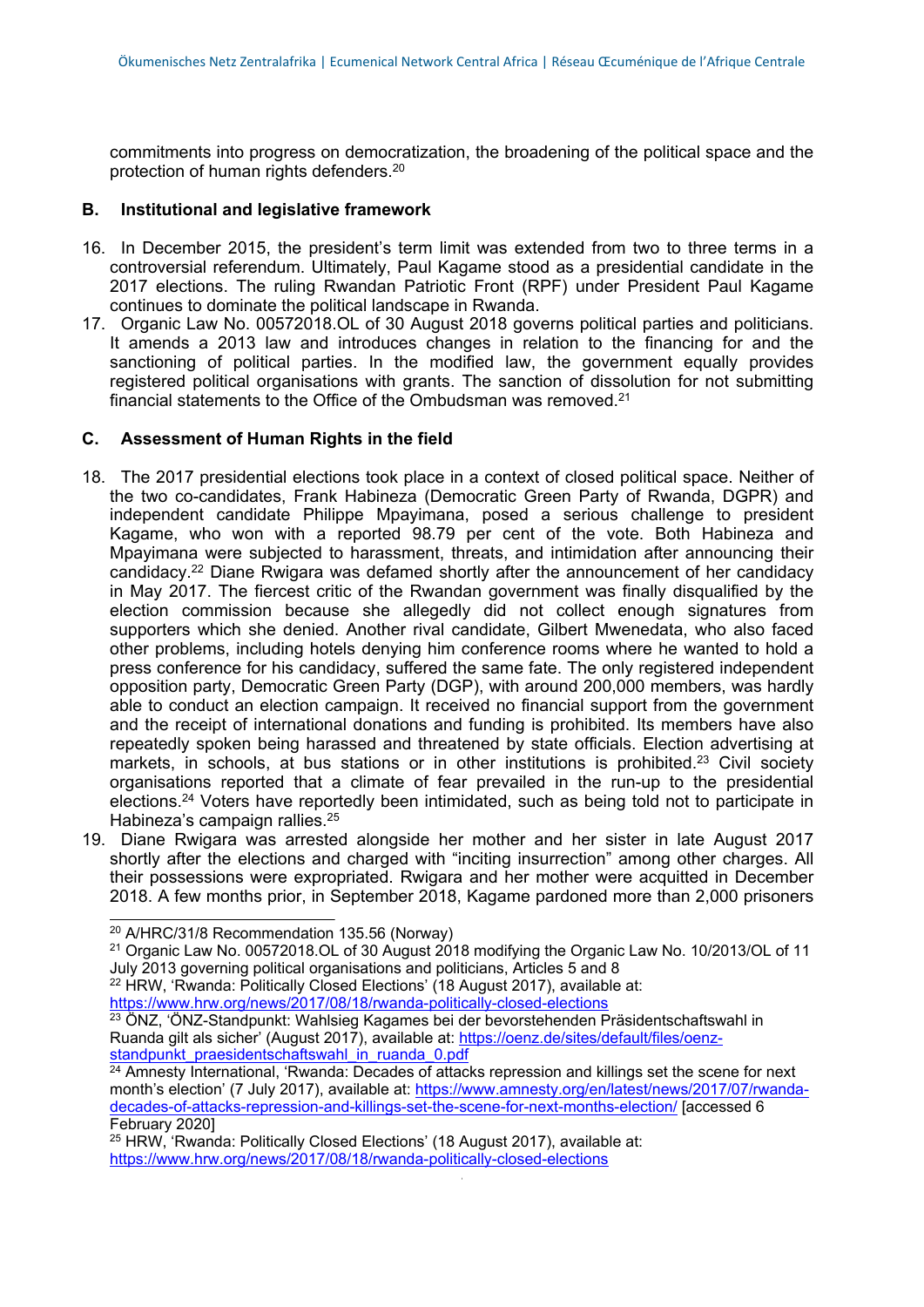including the opposition politician Victoire Ingabire. 26

- 20. Rwigara'<sup>s</sup> arrest coincided with growing pressure on the disqualified political party United Democratic Forces (FDU)-Inkingi. On 6 September 2017 seven of the party'<sup>s</sup> members were arrested and other members were arrested the following days. They were charged with forming an irregular armed group. $^{27}$  Their trial was still ongoing until January 2020. $^{28}$
- 21. In the 2018 parliamentary elections, four deputies from two opposition parties were elected to parliament for the first time, which can be considered <sup>a</sup> positive development. Yet, the registration requirements for <sup>a</sup> political party remain strenuous and are linked to <sup>a</sup> serious financial and logistical burden. $^{29}$  There are a number of vaguely formulated prohibitions that can lead to the temporary suspension of <sup>a</sup> party'<sup>s</sup> activities or dissolution, including tarnishing the image of Rwanda, carrying out acts or delivering speeches characterised by intolerance to different opinions, negating the 1994 Genocide against the Tutsi, or using words that intend to denigrate the image of someone. $^{\rm 30}$

#### **D. Recommendations**

22. Rwanda should promptly put an end to the systematic oppression of political dissent and widen the space of political participation. To achieve this, Rwanda must cultivate <sup>a</sup> political environment free from intimidation, harassment and arbitrary arrests. Rwanda is strongly encouraged to strengthen the right to organise in different political parties by removing undue obstacles in the legal framework.

## **IV. Enforced disappearances and extrajudicial executions**

#### **A. Recommendations and commitments made at the UPR**

23. Rwanda has yet to ratify the International Convention for the Protection of All Persons from Enforced Disappearances (ICPPED), as recommended to and accepted by the country in the first and second cycles.<sup>31</sup> During the second cycle, a recommendation to investigate and prosecute human rights violations by law enforcement personnel, including in cases of enforced disappearances and torture, did not enjoy the support of Rwanda. <sup>32</sup> However, Rwanda has pledged to take appropriate measure to ensure that all reported cases of enforced disappearance are thoroughly investigated.<sup>33</sup>

#### **B. Institutional framework**

<sup>26</sup> Organic Law No. 00572018.OL of 30 August 2018 modifying the Organic Law No. 10/2013/OL of 11 July 2013 governing political organisations and politicians, Article 4

<sup>&</sup>lt;sup>27</sup> HRW, 'Rwanda: Post-Election Political Crackdown' (28 September 2017), available at: <https://www.hrw.org/news/2017/09/28/rwanda-post-election-political-crackdown>

 $^\mathrm{28}$  Reuters, 'Rwanda jails opposition figures for 7-12 years for 'conspiracy' (24 January 2020), available at: [https://www.reuters.com/article/us-rwanda-justice/rwanda-jails-opposition-figures-for-7-12-years](https://www.reuters.com/article/us-rwanda-justice/rwanda-jails-opposition-figures-for-7-12-years-for-conspiracy-idUSKBN1ZN18U)[for-conspiracy-idUSKBN1ZN18U](https://www.reuters.com/article/us-rwanda-justice/rwanda-jails-opposition-figures-for-7-12-years-for-conspiracy-idUSKBN1ZN18U)

 $29$  UN Human Rights Council, 'Report of the Special Rapporteur on the rights to freedom of peaceful assembly and of association, Addendum: Mission to the Republic of Rwanda' (10 June 2014), A/HRC/26/29/Add.2, p. 10

<sup>&</sup>lt;sup>30</sup> Organic Law No. 10/2013/OL of 11 July 2013 governing political organisations and politicians, Article 39

<sup>31</sup> A/HRC/31/8 Recommendations 134.1 (Netherlands), 134.2 (Togo), 134.3 (Italy), 134.4 (Japan), 134.5 (Madagaskar, Mali and Montenegro), 134.6 (Panama), 134.7 (Sierra Leone), 134.8 (Argentina), 134.9 (France), 134.10 (Cabo Verde), 134.11 (Chile), 134.12 (Costa Rica), 134.13 (Greece) <sup>32</sup> A/HRC/31/8 Recommendation 134.43 (France)

<sup>33</sup> A/HRC/31/8 Recommendation 133.18 (Cyprus)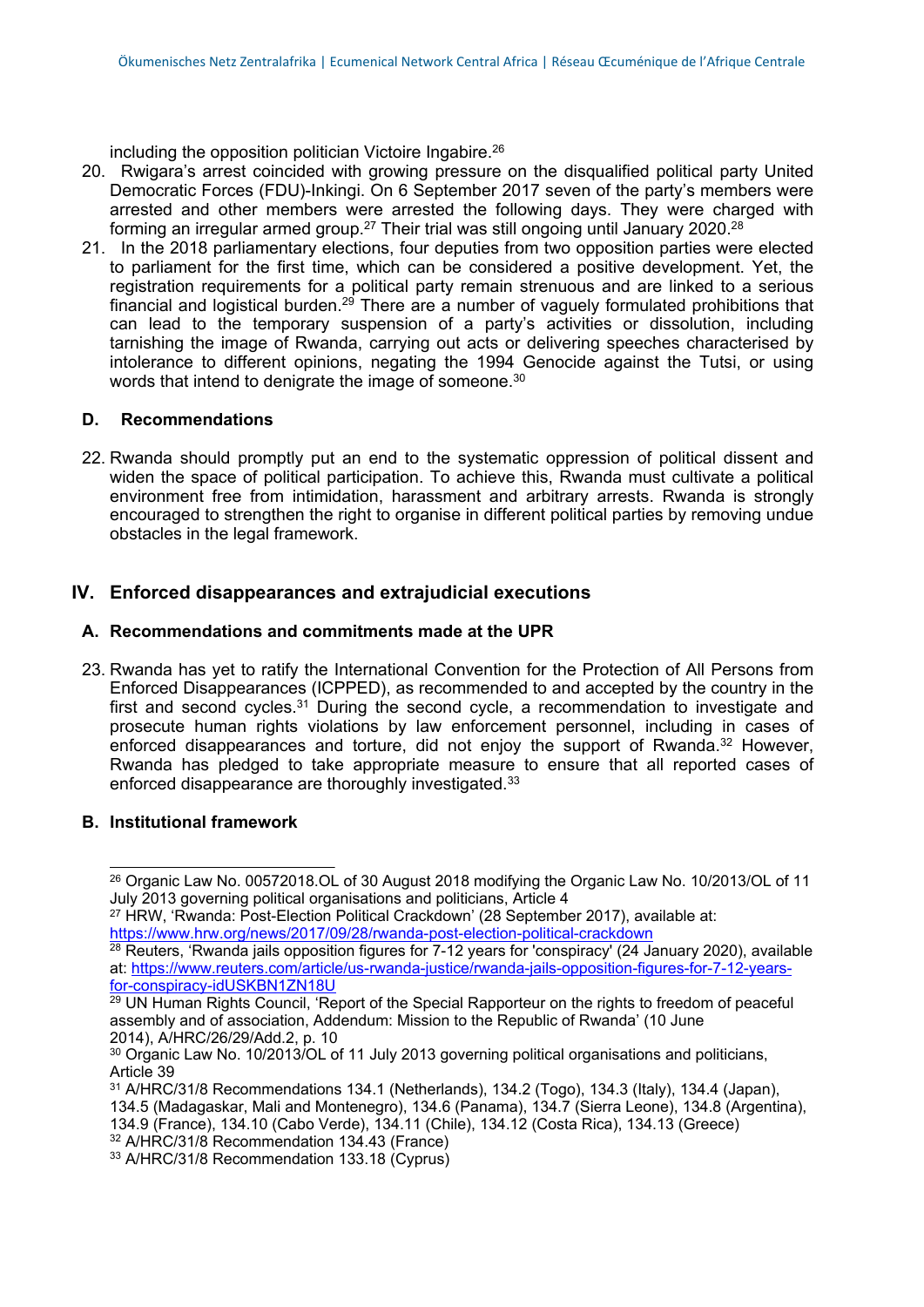24. In its mid-term assessment report on the implementation of 2015 UPR recommendation, the Rwanda Civil Society Coalition on UPR noted that the Rwanda National Police (RNP) has created a desk to investigate and respond to cases of enforced disappearances.<sup>34</sup> There is, however, little information on the effects the desk has in solving cases of enforced disappearances.

#### **C. Assessment of Human Rights in the field**

- 25. Enforced disappearances target, in particular, members of opposition political parties. Illuminée Iragena, <sup>a</sup> member of the FDU-Inkingi party, has been missing since 26 March 2016. Her husband, Martin Ntavuka, <sup>a</sup> former FDU-Inkingi representative, has himself been arrested several times for his political activities. Despite various requests from her party and her family, as well as denunciations by several international human rights organisations, the Rwandan government has not provided any information on her situation. FDU-Inkingi member Jean Damascènce Habarugira was reported missing in early May 2017. On 8 May 2017, his family members were contacted by <sup>a</sup> local hospital to recover his body. The police reported that the body had been found lifeless and that an investigation was ongoing. To this date, no one allegedly responsible for his murder has been identified.<sup>35</sup> FDU-Inkingi's vicepresident Boniface Twagirimana allegedly escaped from <sup>a</sup> maximum-security prison in October 2018 and has not been seen since. On 9 March 2019 the dead body of Anselme Mutuyimana, an assistant of the former FDU-Inkingi leader Victoire Ingabire was found on the edge of <sup>a</sup> forest. Another FDU-Inkingi member, Eugène Ndereyimana has been missing since mid-July 2019. And on 23 September 2019, FDU-Inkingi member Syldio Dusabumuremyi was stabbed to death by two unidentified men. 36
- 26. There is <sup>a</sup> disturbing number of at least 37 extrajudicial executions of suspected petty offenders in Western Rwanda between July 2016 and March 2017 documented by Human Rights Watch. The murders were predominantly carried out by soldiers and police officers and on at least two occasions by encouraged civilians. The wave of attacks points to <sup>a</sup> prepared strategy to "spread fear, enforce order and deter any resistance to government policies". Law enforcement officials held community meetings since early 2016 where they reportedly warned attendees that illegal activities, such as theft or illegal fishing, would no longer be tolerated and that criminals would be killed. <sup>37</sup> After having published the report Rwanda has decided not to renew <sup>a</sup> cooperation agreement with HRW. An investigation by the National Human Rights Commission (NHRC) dismissed HRW'<sup>s</sup> report. 38
- 27. Extrajudicial killings also target lawyers, such as Toy Nzamwita, who was shot by the police on 29 December 2016 at <sup>a</sup> roundabout in Kigali because he allegedly refused to stop at <sup>a</sup> road block and was intoxicated. In April 2018 lawyer Donat Mutunzi was found dead in <sup>a</sup>

<sup>34</sup> Rwanda Civil Society Coalition on UPR, 'Mid-term assessment report of the implementation of 2015 UPR Recommendations by the Republic of Rwanda' (January 2018), pp. 13-14

<sup>&</sup>lt;sup>35</sup> La Tribune Franco-Rwandaise, 'Rwanda : L'ODHR condamne l'execution extra judiciare de maître Donat Mutunzi' (25 April 2018), available at: [http://www.france-rwanda.info/2018/04/rwanda-l-odhr](http://www.france-rwanda.info/2018/04/rwanda-l-odhr-condamne-l-execution-extra-judiciaire-de-maitre-donat-mutunzi.html)[condamne-l-execution-extra-judiciaire-de-maitre-donat-mutunzi.html](http://www.france-rwanda.info/2018/04/rwanda-l-odhr-condamne-l-execution-extra-judiciaire-de-maitre-donat-mutunzi.html)

 $^{\rm 36}$  Amnesty International, 'Rwanda: Ensure justice for opposition politician stabbed to death' (24 September 2019), available at: [https://www.amnesty.org/en/latest/news/2019/09/rwanda-ensure](https://www.amnesty.org/en/latest/news/2019/09/rwanda-ensure-justice-for-opposition-politician-stabbed-to-death/)[justice-for-opposition-politician-stabbed-to-death/](https://www.amnesty.org/en/latest/news/2019/09/rwanda-ensure-justice-for-opposition-politician-stabbed-to-death/)

 $37$  HRW, "All Thieves Must Be Killed" – Extrajudicial Executions in Western Rwanda' (13 July 2017), available at: [https://www.hrw.org/report/2017/07/13/all-thieves-must-be-killed/extrajudicial-executions](https://www.hrw.org/report/2017/07/13/all-thieves-must-be-killed/extrajudicial-executions-western-rwanda)[western-rwanda](https://www.hrw.org/report/2017/07/13/all-thieves-must-be-killed/extrajudicial-executions-western-rwanda)

<sup>38</sup> NCHR, 'Report on investigations carried out be the National Commission for Human Rights in Rustiro and Rubavu districts on the Human Rights Watch (HRW)'<sup>s</sup> report of July 2017' (October 2017), available at:

[http://www.cndp.org.rw/fileadmin/user\\_upload/REPORT\\_ON\\_INVESTIGATIONS\\_CARRIED\\_OUT\\_BY](http://www.cndp.org.rw/fileadmin/user_upload/REPORT_ON_INVESTIGATIONS_CARRIED_OUT_BY_THE_NATIONAL_COMMISSION_FOR_HUMAN_RIGHTS_IN_RUSTIRO_AND_RUBAVU_DISTRICTS_ON_THE_HUMAN_RIGHTS_WACTH__HRW__S_REPORT_OF__JULY_2017.pdf) \_[THE\\_NATIONAL\\_COMMISSION\\_FOR\\_HUMAN\\_RIGHTS\\_IN\\_RUSTIRO\\_AND\\_RUBAVU\\_DISTRIC](http://www.cndp.org.rw/fileadmin/user_upload/REPORT_ON_INVESTIGATIONS_CARRIED_OUT_BY_THE_NATIONAL_COMMISSION_FOR_HUMAN_RIGHTS_IN_RUSTIRO_AND_RUBAVU_DISTRICTS_ON_THE_HUMAN_RIGHTS_WACTH__HRW__S_REPORT_OF__JULY_2017.pdf) [TS\\_ON\\_THE\\_HUMAN\\_RIGHTS\\_WACTH\\_\\_HRW\\_\\_S\\_REPORT\\_OF\\_\\_JULY\\_2017.pdf](http://www.cndp.org.rw/fileadmin/user_upload/REPORT_ON_INVESTIGATIONS_CARRIED_OUT_BY_THE_NATIONAL_COMMISSION_FOR_HUMAN_RIGHTS_IN_RUSTIRO_AND_RUBAVU_DISTRICTS_ON_THE_HUMAN_RIGHTS_WACTH__HRW__S_REPORT_OF__JULY_2017.pdf)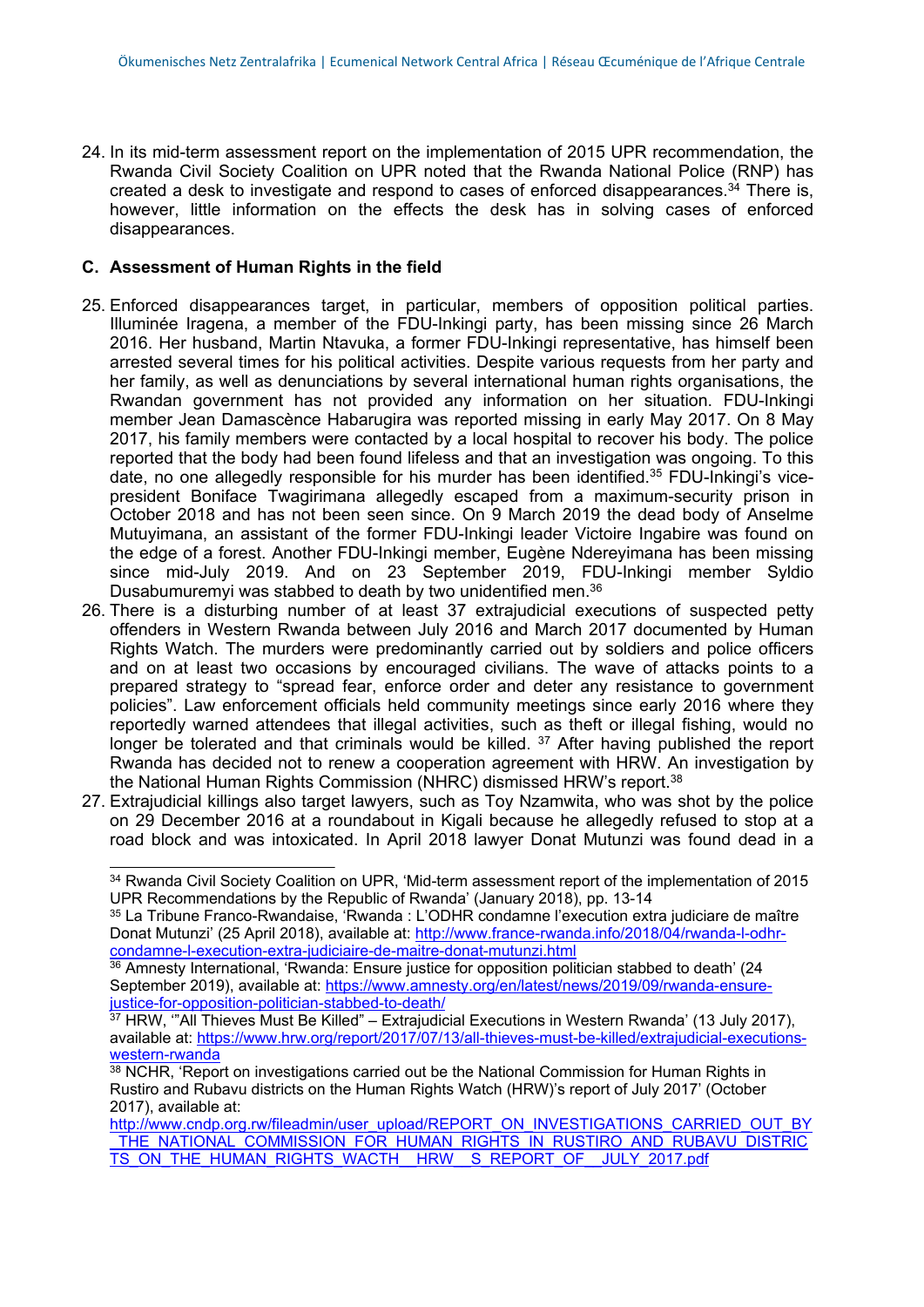police cell, with contradictory statements surrounding his arrest and alleged suicide.<sup>39</sup> An examination of his body revealed severe wounds on the face and temples. $^{40}$ 

#### **D. Recommendations**

- 28. The ÖNZ urges Rwanda to ensure that all cases of enforced disappearance, deaths in custody and extrajudicial killings are promptly, impartially and thoroughly investigated, that all possible action is taken to locate persons reported missing, that those responsible are prosecuted and appropriately punished and that relatives of the victims are adequately compensated.
- 29. Rwanda should ratify the ICPPED and should make <sup>a</sup> declaration in accordance with Articles 31 and 32 ICPPED on the recognition of the competence of the Committee on Enforced Disappearances to receive and consider communication from or on behalf of victims or state parties to the Convention.
- 30. Rwanda must guarantee suspected criminals due process rights and exert strict control over the conduct of its law enforcement agents in order to prevent them from committing human rights violations against suspected criminals.

#### **V. Torture and other Cruel, Inhuman or Degrading Treatment or Punishment**

#### **A. Recommendations and commitments made at the UPR**

- 31. During the first cycle, one recommendation to ratify the Optional Protocol to the Convention against Torture and other Cruel, Inhuman or Degrading Treatment or Punishment (OPCAT) enjoyed the support of Rwanda. To this end, Rwanda ratified the OPCAT in June 2015.
- 32. During the second cycle, Rwanda supported recommendations to establish <sup>a</sup> National Prevention Mechanism (NPM) in line with the OPCAT. <sup>41</sup> One recommendation to investigate all allegations of torture and ill-treatment during interrogations in some detention facilities by the police and security forces was considered to be implemented or in the process of being implemented. 42

#### **B. Institutional and legislative framework**

33. Rwanda failed to put in place the NPM within the designated period of one year in accordance with its obligations under the OPCAT. A visit by the Subcommittee on the Prevention of Torture (SPT) in October 2017, to advise national authorities on the establishment of the NPM, was suspended on the fifth day due to serious obstructions during the visit.<sup>43</sup> These were regarding access to some places of detention and concerns about the

<sup>&</sup>lt;sup>39</sup> La Tribune Franco-Rwandaise, 'Rwanda : L'ODHR condamne l'execution extra judiciare de maître Donat Mutunzi' (25 April 2018), available at: [http://www.france-rwanda.info/2018/04/rwanda-l-odhr](http://www.france-rwanda.info/2018/04/rwanda-l-odhr-condamne-l-execution-extra-judiciaire-de-maitre-donat-mutunzi.html)[condamne-l-execution-extra-judiciaire-de-maitre-donat-mutunzi.html](http://www.france-rwanda.info/2018/04/rwanda-l-odhr-condamne-l-execution-extra-judiciaire-de-maitre-donat-mutunzi.html)

<sup>40</sup> Human Rights Watch (February 20, 2020): Rwanda: Ensure Justice Over Kizito Mihigo Death. Popular Singer Died in Police Custody, available at: [https://www.hrw.org/news/2020/02/20/rwanda](https://www.hrw.org/news/2020/02/20/rwanda-ensure-justice-over-kizito-mihigo-death)[ensure-justice-over-kizito-mihigo-death](https://www.hrw.org/news/2020/02/20/rwanda-ensure-justice-over-kizito-mihigo-death)

<sup>41</sup> A/HRC/31/8 Recommendations 134.17 (Czech Republic) and 134.26 (Denmark)

<sup>42</sup> A/HRC/31/8 Recommendation 134.48 (Italy)

<sup>43</sup> OHCHR, 'Prevention of Torture: UN human rights body suspends Rwanda visit citing serious obstructions' (20 October 2017), available at:

<https://www.ohchr.org/EN/NewsEvents/Pages/DisplayNews.aspx?NewsID=22273&LangID=E> [accessed 4 February 2020]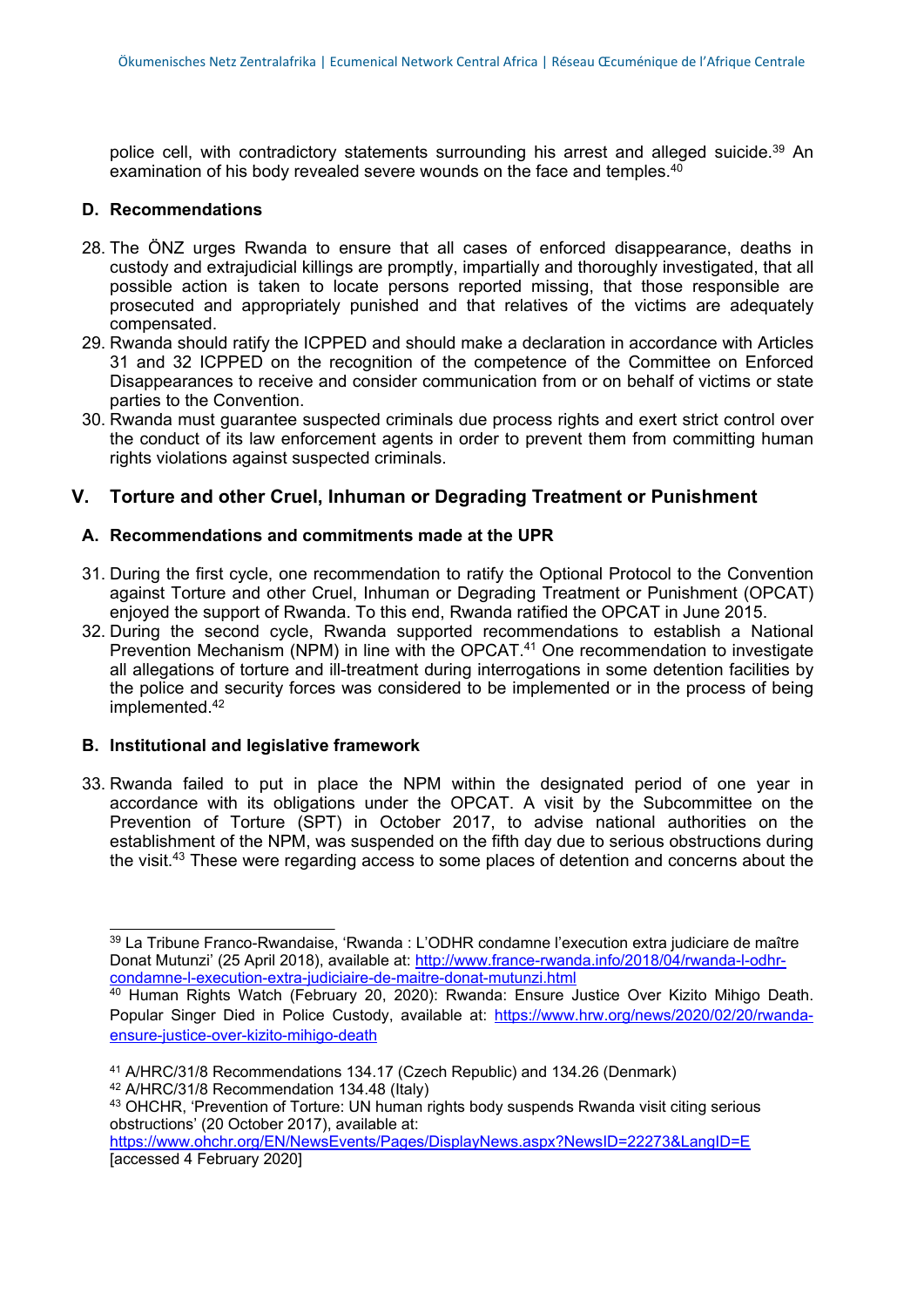confidentiality of interviews and possible intimidation and political reprisals arising thereof. 44 When the SPT resumed its visit in June 2018, it was terminated, citing <sup>a</sup> lack of cooperation from the government. <sup>45</sup> Eventually, Law No. 61/2018 of 24 August 2018 modifying law No. 19/2013 assigned special responsibilities as regards to the prevention of torture to the National Commission of Human Rights (NCHR). The NCHR is granted with visiting and advisory powers as regards to the conditions of detention of persons who are or may be deprived of their liberty.

34. The Ministerial Order No. 001/07.01 of 19 April 2018 determines the organization and functioning of the 28 transit centres and was indicated by Rwanda as the legal basis for the placement of street children in the centres.<sup>46</sup> Transit centres are defined as premises "used for accommodating on <sup>a</sup> temporary basis the people exhibiting deviant acts or behaviours". Deviant acts or behaviours include actions such as "prostitution, drug use, begging, vagrancy, [or] informal street vending".<sup>47</sup> After the detained individual has been "screened" and within 72 hours, <sup>a</sup> decision on transfer to <sup>a</sup> rehabilitation centre or medical facility, or return to the child'<sup>s</sup> legal guarding shall be made. The transfer should take place within 14 days after the decision has been made. If the individual is to be rehabilitated in the centre, the period should not exceed two months.<sup>48</sup> Men, women, male and female children admitted into <sup>a</sup> transit centre are to be placed in separate facilities. Under the order, <sup>a</sup> detained person has, among others, the following rights: access to hygiene and medical treatment, freedom from discrimination, the right to counselling, the right to be visited and the right not to be subjected to corporal punishment. 49

#### **C. Assessment of Human Rights in the field**

35. The National Commission for Children documented 2,882 children living on the streets across Rwanda in an assessment published in May 2019. At least half of this number had been placed in <sup>a</sup> centre for street children at least once. 44 per cent of boys and 36 per cent of girls consider the fact of being taken to transit centres as violence.<sup>50</sup> Refuting allegations of arbitrary detention of children, Rwanda maintains that children are not placed in the transit centres "to clear up the streets", but to support, rehabilitate and if possible reunite them with their families.<sup>51</sup> Although the government justifies the placement of children in transit and rehabilitation centres by Law No. 17/2017 and Ministerial Order No. 001/07.01, the ÖNZ is not convinced that there is <sup>a</sup> legal basis for the prolonged detention of children in such centres. Under Article 37 UNCRC, the detention of <sup>a</sup> child should only be used as <sup>a</sup> measure

44 [https://www.oursplatform.org/wp-content/uploads/G1824710-Secretary-General-Reprisals-Report-](https://www.oursplatform.org/wp-content/uploads/G1824710-Secretary-General-Reprisals-Report-HRC38-2018.pdf)[HRC38-2018.pdf](https://www.oursplatform.org/wp-content/uploads/G1824710-Secretary-General-Reprisals-Report-HRC38-2018.pdf)

<https://www.ohchr.org/EN/NewsEvents/Pages/DisplayNews.aspx?NewsID=23325&LangID=E>

<https://www.ohchr.org/EN/HRBodies/HRC/Pages/NewsDetail.aspx?NewsID=25505&LangID=E>

<sup>45</sup> OHCHR, 'UN torture prevention body to visit Burundi, Costa Rica, Senegal and Switzerland; terminates Rwanda visit' (4 July 2018), available at:

<sup>46</sup> OHCHR, 'Experts of the Committee on the Rights of the Child hail progress in Rwanda, but express concern about street and refugee children and worst forms of child labour' (28 January 2020), available at:

<sup>&</sup>lt;sup>47</sup> Ministerial Order No. 001/07.01 of 19 April 2018 determining mission, organization and functioning of transit centers, Article 2

<sup>48</sup> Ibidem, Articles 15 and 16

<sup>49</sup> Ibidem, Articles 10 and 19

<sup>50</sup> National Commission for Children, 'A Comprehensive Assessment of the Street Children Phenomenon in Rwanda' (May 2019), available at:

[https://ncc.gov.rw/fileadmin/templates/document/FINAL-Comprehensive\\_Assessment\\_-Street.pdf](https://ncc.gov.rw/fileadmin/templates/document/FINAL-Comprehensive_Assessment_-Street.pdf)

<sup>51</sup> OHCHR, 'Experts of the Committee on the Rights of the Child hail progress in Rwanda, but express concern about street and refugee children and worst forms of child labour' (28 January 2020), available at:

<https://www.ohchr.org/SP/HRBodies/HRC/Pages/NewsDetail.aspx?NewsID=25505&LangID=S>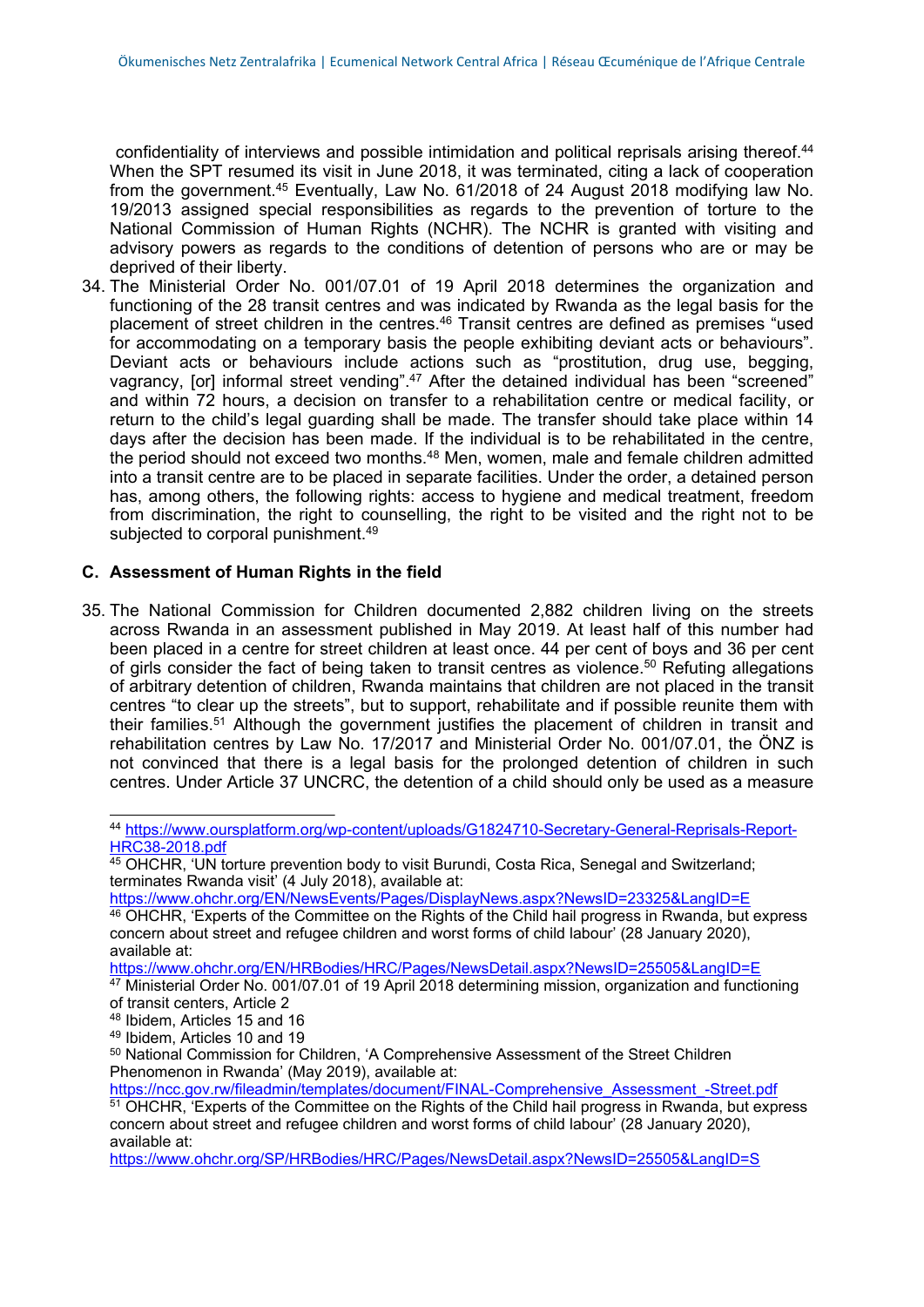of last resort and for the shortest appropriate period of time. The ÖNZ is also concerned that the necessity of detention in transit and rehabilitation centres is not reviewed by <sup>a</sup> court and that the detainees cannot challenge the legality of their detention. Furthermore, the rights of detainees under the ministerial order are not upheld in practice. Between January and October 2019, New York-based group HRW compiled accounts of 30 children aged 11 to 17 who had formerly been detained at Gikondo transit centre. Detention periods of those interviewed ranged from several days to six months. Children were put together with other children (mixed) or adults in overcrowded rooms. Next to <sup>a</sup> low level of hygiene, medical attention and nutrition, the ÖNZ is disturbed at reports that detainees are regularly beaten, including children. Many former child detainees told HRW that upon release, they were simply brought back to the streets. 52

36. There are also concerns about the independence of the NCHR which is all the more alerting considering that it now holds the mandate of the NPM. Members are selected by <sup>a</sup> Committee appointed by the President, which could compromise their independence.<sup>53</sup> Although the concern had already been raised by the UN Human Rights Committee in May 2016, 54 the modified law of August 2018 on the NCHR that transferred special responsibilities as regards prevention of torture did not introduce any changes about the selection of members. In addition, the NCHR'<sup>s</sup> visiting powers have been obstructed in the past. Former detainees at Gikondo recall well-prepared and tightly controlled visits by outsiders.<sup>55</sup> This is similar to what has been reported by the SPT and let to the suspension of the visit.

#### **D. Recommendations**

- 37. Rwanda must comply with its obligations under Article 12 OPCAT to cooperate with the SPT. In particular, the Rwandan government should immediately initiate dialogue on renewal and completion of the SPT'<sup>s</sup> mission in their territory. During future visits, the government must ensure the SPT'<sup>s</sup> unrestricted access to all facilities where people are or may be deprived of their liberty, as well as providing the SPT with all relevant information needed to carry out an evaluation of the needs of persons deprived of their liberty.
- 38. Rwanda should take measures to enhance the impact of the NPM. Possible measures to strengthen the NPM are: promoting dialogue and follow-up on the implementation of NPM recommendations; facilitate contacts between SPT and NPM; allocate budgetary resources to the NCHR for it to effectively carry out its NPM mandate; ensure <sup>a</sup> fully transparent process of appointment of members. As with the SPT, the government must ensure unrestricted access to all detention facilities and information relevant to the NPM's mission.
- 39. Rwanda should initiate <sup>a</sup> judicial process to determine the legality of the detentions at transit and rehabilitation centres and bring the legislation that regulates detention facilities line with Article 37 UNCRC.
- 40. An independent commission should investigate the allegations of human rights violations brought by the arrested children.

#### **VI. Freedom of Expression and Freedom of Association**

<sup>&</sup>lt;sup>52</sup> HRW, 'Submission by Human Rights Watch to the Committee on the Rights of the Child on Rwanda' (25 March 2019), available at: [https://www.hrw.org/news/2019/03/25/submission-human-rights-watch](https://www.hrw.org/news/2019/03/25/submission-human-rights-watch-committee-rights-child-rwanda)[committee-rights-child-rwanda](https://www.hrw.org/news/2019/03/25/submission-human-rights-watch-committee-rights-child-rwanda)

 $^{53}$  Law N° 61/2018 of 24 August 2018 modifying law N° 19/2013 determining mission, organisation and functioning of the National Commission for Human Rights, Article 6

<sup>54</sup> Human Rights Committee, Concluding observations on the fourth periodic report of Rwanda (2 May 2016), para 9-10, CCPR/C/RWA/CO/4

<sup>&</sup>lt;sup>55</sup> HRW, 'Submission by Human Rights Watch to the Committee on the Rights of the Child on Rwanda' (25 March 2019), available at: [https://www.hrw.org/news/2019/03/25/submission-human-rights-watch](https://www.hrw.org/news/2019/03/25/submission-human-rights-watch-committee-rights-child-rwanda)[committee-rights-child-rwanda](https://www.hrw.org/news/2019/03/25/submission-human-rights-watch-committee-rights-child-rwanda)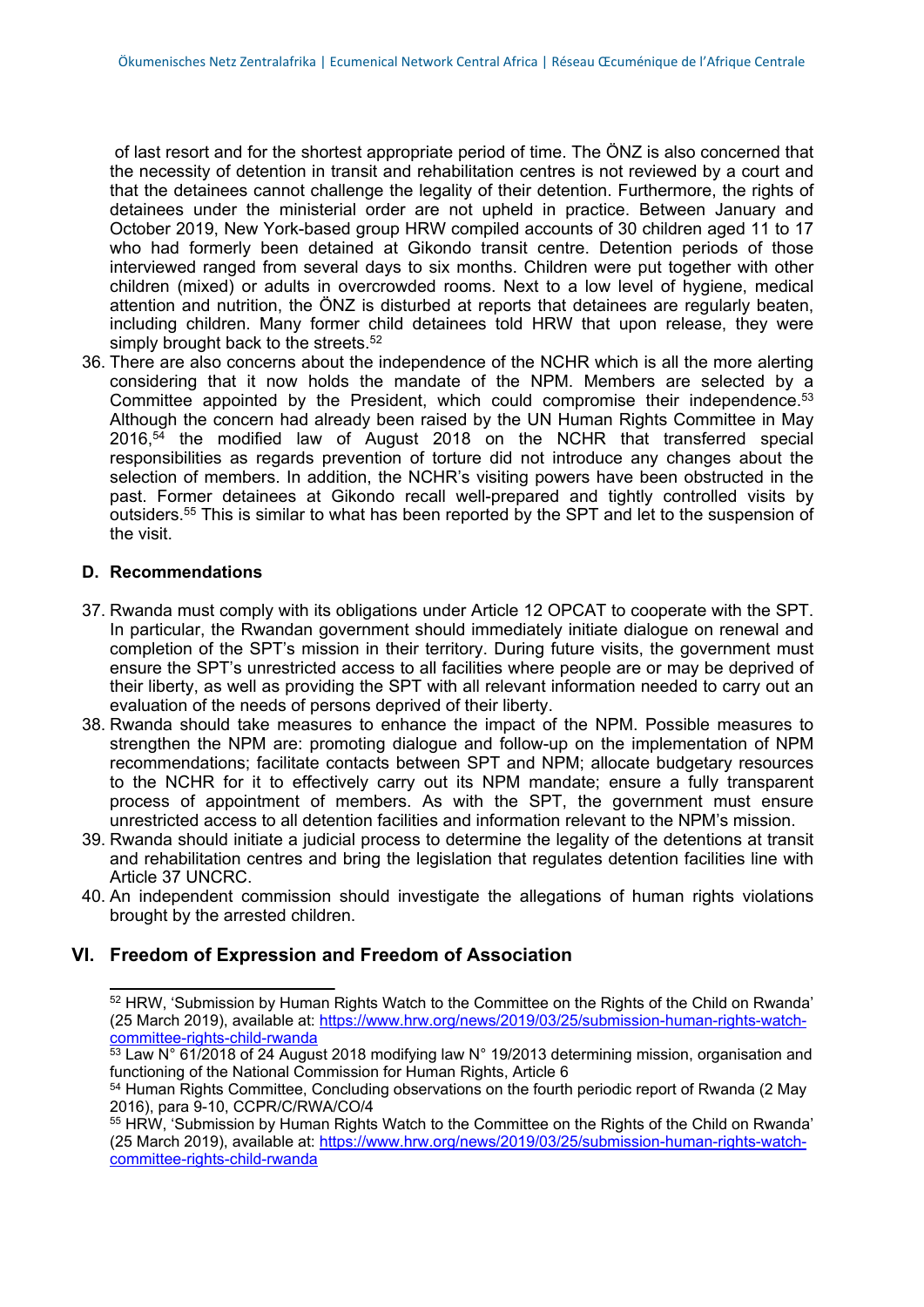#### **A. Recommendations and commitments made at the UPR**

41. During the second cycle, Rwanda accepted two recommendations in relation to freedom of opinion and expression, including strengthening its legislation to eliminate all provisions that undermine freedom of expression. <sup>56</sup> A few recommendations were made to support the Rwanda Media Commission (RMC), by clarifying and strengthening its competencies, 57 by ceasing government interference with its work $^{58}$  and by ensuring its independence. $^{59}$  A recommendation to implement the June 2014 recommendations of the Special Rapporteur on the rights to freedom of peaceful assembly and of association, and for civil society and journalists to register and participate in civic life freely was supported by Rwanda and considered to be implemented or in the process of being implemented. $^{60}$ 

#### **B. Institutional and legislative framework**

- 42. Rwanda decriminalised defamation and press offences by Law No. 68/2018 of 30 August 2018. That same law criminalised the humiliation of national authorities and persons in charge of public service, whether verbally, by gestures or threats, in writings or cartoons, as a criminal offence. <sup>61</sup> On 24 April 2019, however, Rwanda'<sup>s</sup> Supreme Court repealed the article that punishes humiliating officials, stating that it violates the freedom of the speech. The decriminalization of both defamation and humiliation of public officials is <sup>a</sup> considerable expansion of the freedom of expression. Provisions on insults or defamation against the President of Rwanda, providing for <sup>a</sup> prison sentence of five to seven years and <sup>a</sup> fine of five million to seven million Rwandan francs, are nevertheless still in place. 62
- 43. A new cyber security law of August 2018 imposes up to five years imprisonment for publishing "rumours that may incite fear, insurrection or violence […] or that may make <sup>a</sup> person lose their credibility". 63
- 44. The functioning of national NGOs is governed by Law No. 04/2012 of 17 February 2012, whereby <sup>a</sup> revision of that law is underway. 64 The 2012 law is marred by excessive registration and reporting requirements. Legal personality is not granted immediately after registration, as the Rwanda Governance Board (RGB) first provides <sup>a</sup> temporary certificate of registration valid for twelve months. The applicant for <sup>a</sup> temporary certificate must provide <sup>a</sup> fully-fledged application letter together with ancillary documents such as "the minutes of the general assembly which appointed the legal representative of the organisation and signatures of all the members that attended". 65
- 45. The law governing the organisation and functioning of international organisations, Law No. 05/2012 of 17 February 2012 is onerous as well in the types of documents that have to be submitted and obtained for registration, such as <sup>a</sup> recommendation letter from the relevant ministry covering their area of work. <sup>66</sup> After the registration period of five years, the

<sup>64</sup> Rwanda Civil Society Coalition on UPR, 'Mid-term assessment report of the implementation of 2015 UPR Recommendations by the Republic of Rwanda' (January 2018), p. 12

<sup>66</sup> Rwanda Directorate General of Immigration and Emigration, 'Procedures for registration of international non-government organizations/INGOS', available at: <https://ingo.migration.gov.rw/index.jsp?sid=1&id=105&pid=93>

<sup>56</sup> A/HRC/31/8 Recommendation 133.1 (Chile)

<sup>57</sup> A/HRC/31/8 Recommendation 135.50 (Germany)

<sup>58</sup> A/HRC/31/8 Recommendation 135.51 (Austria)

<sup>59</sup> A/HRC/31/8 Recommendations 135.49 (Ghana) and 135.52 (Sweden)

<sup>60</sup> A/HRC/31/8 Recommendation 134.66 (United States of America)

 $^{\rm 61}$  Law No. 68/2018 of 30 August 2018 determining offences and penalties in general, Article 233 <sup>62</sup> Ibidem, Article 236

 $^{\rm 63}$  Law No. 60/2018 of 22 August 2018 on prevention and punishment of cyber-crimes, Article 39

 $\rm ^{65}$  Law No. 04/2012 of 17 February 2012 governing the organisation and the functioning of national non-governmental organisations, Articles 15-24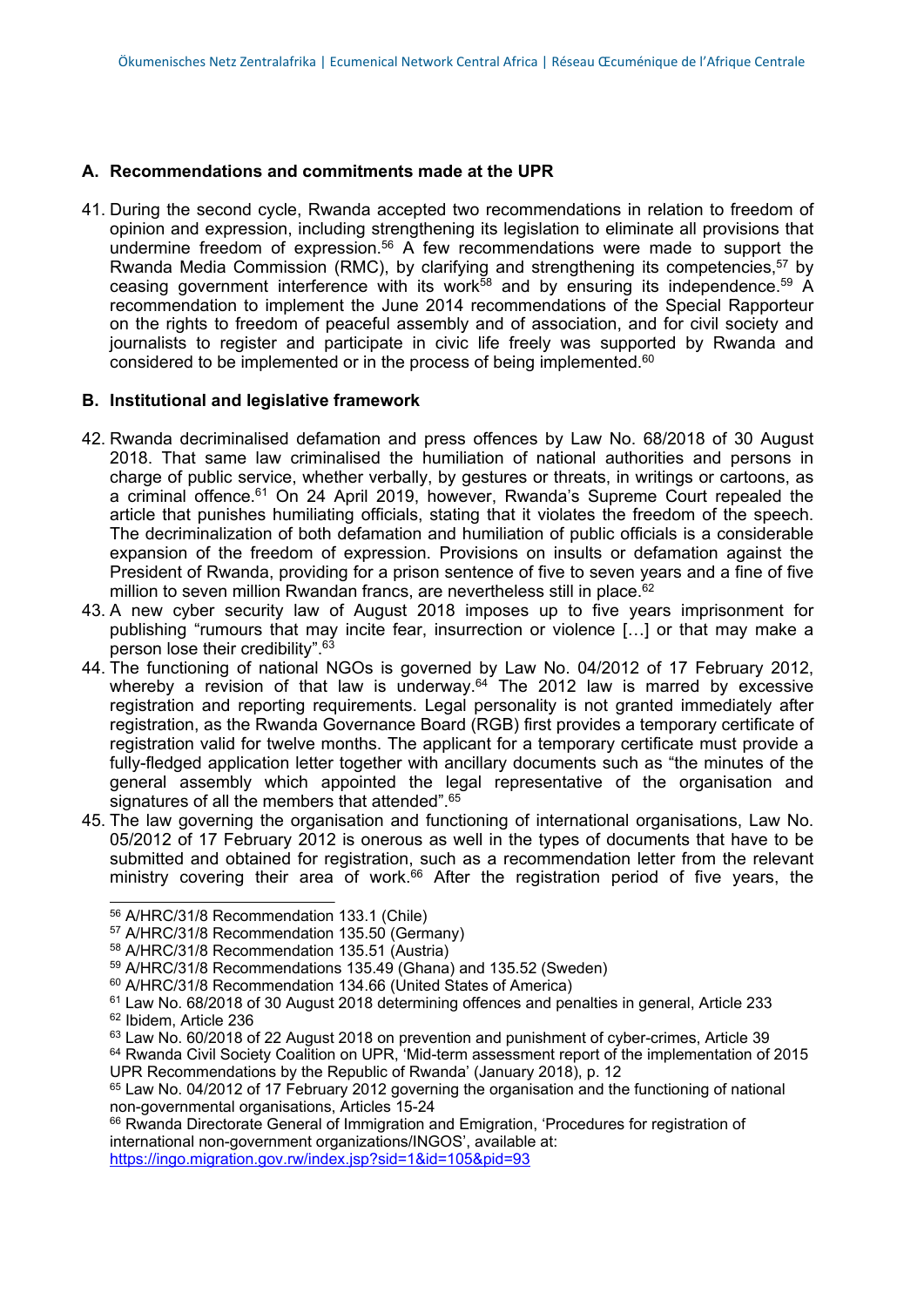government is accorded considerable discretion on renewal of registration, by each district immigration officer checking whether the INGO has fulfilled its objectives. 67 INGOs should not spend more than 20 per cent of its budget on "overhead costs in programs that are not in the interest of its beneficiaries", <sup>68</sup> which impedes INGO's freedom to determine their structure and activities without state interference.

#### **C. Assessment of Human Rights in the field**

- 46. Since its establishment in 2013, the extent to which the RMC self-regulates the media has been called into question due to <sup>a</sup> lack of separation of duties among multiple media regulators, such as RURA, the statutory agency that regulates broadcast frequencies. In 2015, RMC'<sup>s</sup> elected chairperson Fred Muvunyi fled the country for fear of being detained or attacked. He has spoken out against the government'<sup>s</sup> suspension of BBC'<sup>s</sup> Kinyarwanda language radio service over allegations that <sup>a</sup> controversial BBC television documentary included genocide denial as well as against <sup>a</sup> government proposal to transfer the RMC'<sup>s</sup> powers to <sup>a</sup> state-run body. 69
- 47. In 2019, Rwanda ranked 155th out of 180 in the World Press Freedom Index.<sup>70</sup> Numerous independent news outlets and opposition blogs remain inaccessible online, such as *Umuvugizi*, *the Rwandan* and *Inyenyeri News*. At the height of the diplomatic tensions between Rwanda and Uganda, Rwandan authorities have blocked access to Ugandan news websites, including the largest daily newspaper New Vision. $^{74}$
- 48. In March 2018, Joseph Nkusi was sentenced to 10 years in prison for incitement to civil disobedience and spreading of rumors. As <sup>a</sup> blogger, he was known for sharply criticising the Rwandan government. He had lived in Norway since 2009, but following the rejection of his asylum application, Nkusi was deported to Rwanda in 2016 and immediately arrested.<sup>72</sup> This example shows that although we see <sup>a</sup> loosening of press laws that undermine the freedom of expression, the judiciary interprets other provisions broadly to prosecute people who express criticism.
- 49. Several journalists have been arrested for allegedly spreading rumours and propaganda online. Four journalists for Iwacu TV, <sup>a</sup> Kinyarwanda-language news broadcaster on Youtube were arrested in October 2018. Local journalist Olivier Habimana was arrested in relation to his Youtube channel in March 2019.<sup>73</sup>
- 50. Lately, the Rwandan government is said to have been involved in the dismissal of the Congolese journalist Jacques Matanda at BBC Senegal. In November 2019 Matanda had interviewed Charles Onana, <sup>a</sup> Franco-Cameroonian author who maintains that the Rwanda Patriotic Front committed <sup>a</sup> double genocide against the Hutus. Subsequent to the interview, Matanda was dismissed for violating the BBC editorial policy. His letter of dismissal states that Rwanda had accused the BBC of being "unfair, biased and inaccurate" and that Rwanda would "reserve the right to take sanctions against the BBC". Official sources in Kigali deny

<sup>70</sup> Reporters without borders, 'Rwanda', available at: <https://rsf.org/en/rwanda>

<sup>&</sup>lt;sup>67</sup> UN Human Rights Council, 'Report of the Special Rapporteur on the rights to freedom of peaceful assembly and of association, Maina Kiai' (10 June 2014), para 51

 $^{68}$  Law No. 05/2012 of 17 February 2012 governing the organization and functioning of international non-governmental organizations, Article 18(4)

<sup>&</sup>lt;sup>69</sup> Committee to Protect Journalists, 'Hopes of independent press in Rwanda fade as head of media body flees' (8 July 2015), available at: [https://cpj.org/blog/2015/07/hopes-of-independent-press-in](https://cpj.org/blog/2015/07/hopes-of-independent-press-in-rwanda-fade-as-head-.php)[rwanda-fade-as-head-.php](https://cpj.org/blog/2015/07/hopes-of-independent-press-in-rwanda-fade-as-head-.php) [accessed 20 February 2020]

<sup>&</sup>lt;sup>71</sup> Frank Kisakye (The Oberserver), 'Ugandan websites blocked in Rwanda as 'war' sucks in media houses' (23 August 2019), available at: https://observer.ug/news/headlines/61756-uganda-blocksaccess-to-rwanda-propaganda-website

 $^{72}$  Freedom House, 'Freedom on the Net 2018 – Rwanda' (1 November 2018), available at: <https://freedomhouse.org/report/freedom-net/2018/rwanda> [accessed 20 February 2020]  $^{73}$  Committee to Protect Journalists, 'Damascene Mutuyimana', available at:

<https://cpj.org/data/people/damascene-mutuyimana/index.php> [accessed 25 February 2020]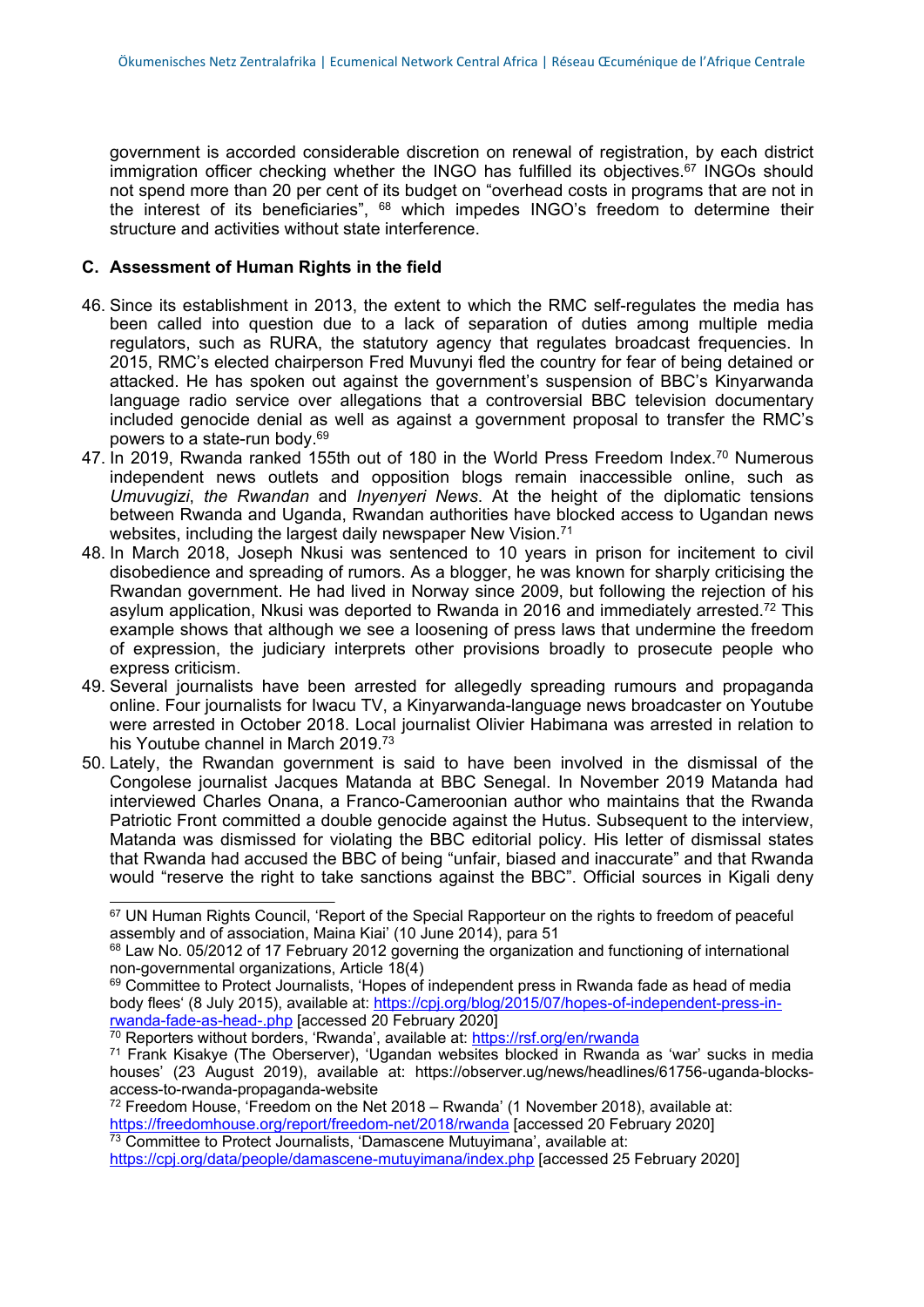that they had reached out to BBC management in relation to the controversial interview. 74

#### **D. Recommendations**

- 51. Rwanda should clarify the roles and duties of statutory agency RURA and ensure that these do not diminish the purpose of having <sup>a</sup> self-regulatory body for the media through overlapping powers and duties. In order to promote self-regulation of the media, RMC must be responsible for the conduct of media practitioners, including the content of audio-visual media, whereas RURA'<sup>s</sup> responsibility is technical in terms of distribution of frequencies to the audio-visual media.
- 52. Rwanda should allow journalists to operate freely and refrain from action that encourages self-censorship, especially arresting and prosecuting journalists and human rights defenders. Crimes that restrict the freedom of expression should be defined in <sup>a</sup> precise and narrow manner and be proportionate.
- 53. The ÖNZ encourages Rwanda to consider in its revision of Law No. 04/2012 and Law No. 05/2017 of 17 February 2012 changes to facilitate the registration requirements for national and international NGOs, in particular by declaring an organisation <sup>a</sup> legal entity as soon as it has notified its existence to the RGB and by removing bureaucratic obstacles such as extensive application letters and the securing of letters of collaboration or recommendation with local authorities.

#### **VII. Access to justice**

#### **A. Recommendations and commitments made at the UPR**

During the second cycle, Rwanda pledged to ensure due process and fair trial rights $^{\rm 75}$  and conduct effective and objective investigations into cases of alleged arbitrary arrest and detention. 76

#### **B. Legislative framework**

Law No. 30/2013 of 24 May 2013 governs criminal investigations and prosecution. It lays down the rights of <sup>a</sup> person in custody and before court, determines the procedure of provisional detention and trials. 77

#### **C. Assessment of Human Rights in the field**

54. On 31 March 2016, the Military High Court of Kanombe sentenced Colonel Tom Byabagamba and retired Brigadier General Frank Rusagara to 21 and 20 years in prison for inciting rebellion and tarnishing the government'<sup>s</sup> image. The charges were related to critical remarks made in private conversations against the Rwandan government. The sentences were reduced to 15 years in late December 2019, as this is the maximum for the respective crimes.<sup>78</sup> Their trial has been considered flawed by civil society groups, such as in regards to one prosecution witness being <sup>a</sup> judge in the pre-trial detention of their trial, unreliable evidence provided by several prosecution witnesses and the fact that Rusagara had been

<sup>74</sup> Mehdi Ba, 'Controversial Rwanda interview earns BBC Africa journalist sack' (11 February 2020), The Africa Report, available at: [https://www.theafricareport.com/23224/controversial-rwanda-interview](https://www.theafricareport.com/23224/controversial-rwanda-interview-earns-bbc-africa-journalist-sack/)[earns-bbc-africa-journalist-sack/](https://www.theafricareport.com/23224/controversial-rwanda-interview-earns-bbc-africa-journalist-sack/)

<sup>&</sup>lt;sup>75</sup> A/HRC/31/8 Recommendation 134.49 (Germany)

<sup>76</sup> A/HRC/31/8 Recommendation 133.17 (Sweden)

 $^{77}$  Law No. 30/2013 of 24 May 2013 relating to the code of criminal procedure

<sup>&</sup>lt;sup>78</sup> The East African, 'Byabagamba and Rusagara sentences reduced to 15 years' (28 December 2019), available at: [https://www.theeastafrican.co.ke/news/ea/Tom-Byabagamba-frank-Rusagara](https://www.theeastafrican.co.ke/news/ea/Tom-Byabagamba-frank-Rusagara-sentences-reduced-to-15-years/4552908-5400612-10w87hkz/index.html)[sentences-reduced-to-15-years/4552908-5400612-10w87hkz/index.html](https://www.theeastafrican.co.ke/news/ea/Tom-Byabagamba-frank-Rusagara-sentences-reduced-to-15-years/4552908-5400612-10w87hkz/index.html) [accessed 20 February 2020]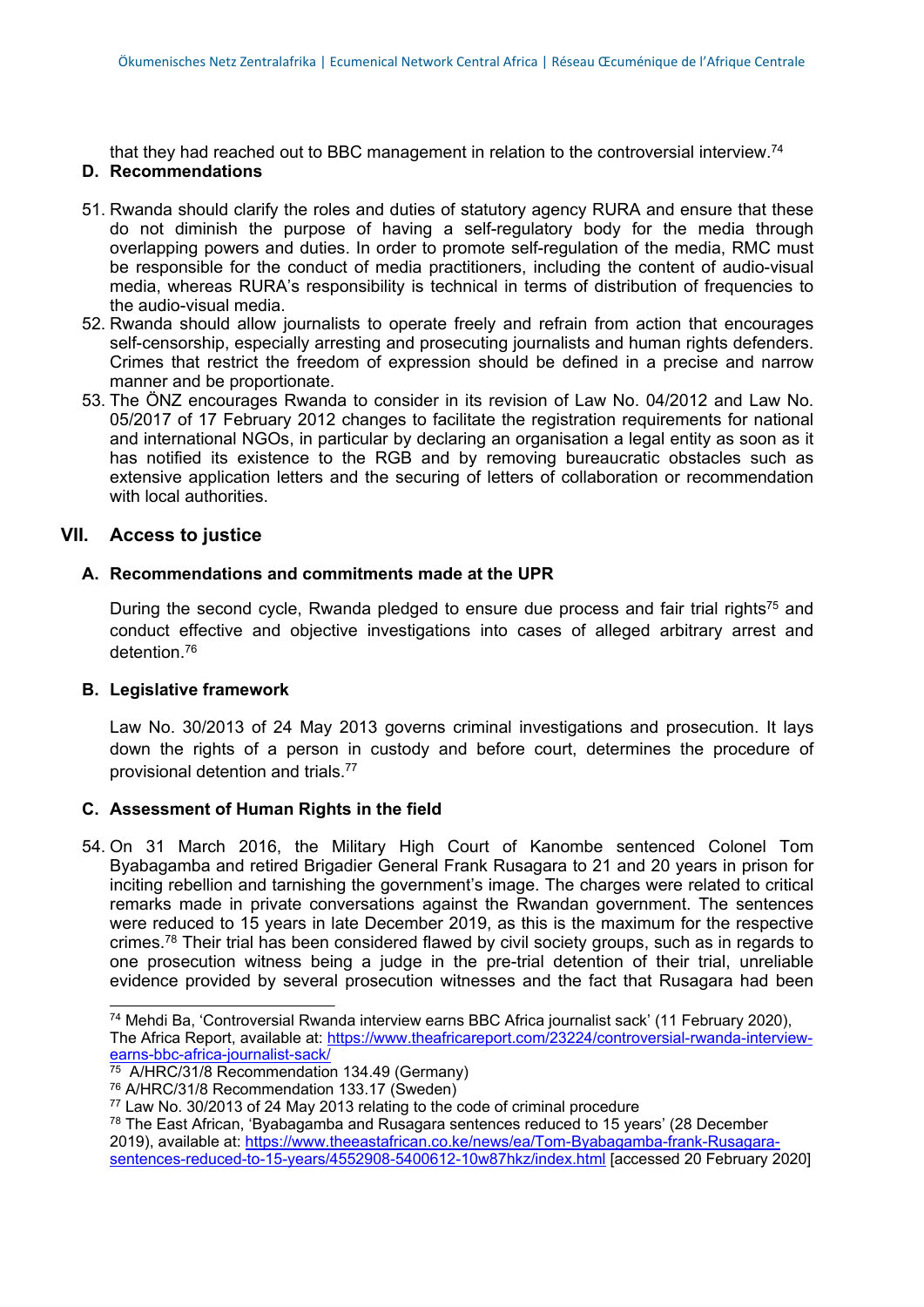prosecuted in a military court, although he has retired from the military.<sup>79</sup> Under the African Charter on Human and People'<sup>s</sup> Rights, military courts should have no jurisdiction over civilians.<sup>80</sup> There have also been concerns about inadequate medical attention, as the health of the two convicted has reportedly deteriorated.<sup>81</sup> In a related trial, retired Sergeant Francois Kabayazi, Rusagara'<sup>s</sup> driver, was sentenced to 5 years in prison. He raised allegations of torture while in detention. 82

- 55. During the pre-trial of the opposition member Diane Rwigara, which had been postponed multiple times, she reported that she had been denied access to her case file and had not been allowed enough time with her lawyer to prepare her defence.<sup>83</sup>
- 56. On 28 November 2018, freelance journalist Phocas Ndayizera was arrested on terror charges. According to the Rwanda Investigation Bureau (RIB), Ndayizera was caught receiving explosives, including dynamite. People who are familiar with the journalist'<sup>s</sup> work believe the key reason for his arrest was his journalism. He has worked for state-owned Radio Rwanda and for <sup>a</sup> magazine published by the Ministry of Defence. Until June 2018 he has contributed to the BBC'<sup>s</sup> Kinyarwanda, where he had covered court cases, politics and human-interest stories.<sup>84</sup> Ndayizera was arrested alongside 12 co-defendants who are charged with plotting to carry out terror attacks on power plants and water installations. During bail hearings, Ndayizera pleaded guilty to the charges, although he and the coaccused pleaded not guilty when their trial started on 19 November 2019.<sup>85</sup> This gives rises to concern that the accused have been intimidated and forced to confess, such as in the case of radio station director Cassien Ntamuhanga, who was arrested in 2014, convicted in 2015 and who accuses the police of having extracted a confession under duress. $^{86}$
- 57. On 27 November 2019, Jackie Umohoza, the daughter of exiled pastor Deo Nyirigira, was grabbed by five men and bundled into <sup>a</sup> van. She had been arrested on charges of treason and espionage. In late December, Amnesty International reported that the public prosecution had not brought a case against Umohoza,<sup>87</sup> as would have been required within five days after her arrest for detention to continue.<sup>88</sup> 21 days after her arrest, her brother stated that Umohoza was denied access to her lawyer, only being allowed to speak with him ten minutes at <sup>a</sup> time. Her sisters were interrogated earlier this year and their Ugandan and

 $^{\text{81}}$  Ivan R. Mugisha (The East African), 'UK lawmakers in plea for release of Rwandan soldiers' (9 November 2019), available at: [https://www.theeastafrican.co.ke/news/ea/UK-lawmakers-in-plea-for](https://www.theeastafrican.co.ke/news/ea/UK-lawmakers-in-plea-for-release-of-Rwandan-soldiers/4552908-5342758-20u9gp/index.html)[release-of-Rwandan-soldiers/4552908-5342758-20u9gp/index.html](https://www.theeastafrican.co.ke/news/ea/UK-lawmakers-in-plea-for-release-of-Rwandan-soldiers/4552908-5342758-20u9gp/index.html)

82 HRW, 'Rwanda: Free Speech Convictions' (13 January 2020), available at:

<https://www.hrw.org/news/2020/01/13/rwanda-free-speech-convictions-upheld> [accessed 18 February 2020]

<https://cpj.org/data/people/phocas-ndayizera-1/index.php> [accessed 20 February 2020] 86 Reporters Without Borders, 'Radio journalist gets 25 years on conspiracy charges' (2 March 2015),

<sup>79</sup> HRW, 'Rwanda: Ex-Military Officers Convicted Over Comments' (1 April 2016), available at: <https://www.hrw.org/news/2016/04/01/rwanda-ex-military-officers-convicted-over-comments>

<sup>80</sup> *Media Rights Agenda v. Nigeria*, Comm. No. 224/98, paras. 60-66 (African Commission on Human and People'<sup>s</sup> Rights 2000); *Law Office of Ghazi Suleiman v. Sudan*, Comm. Nos. 222/98 and 229/99, para. 64 (African Commission on Human and Peoples' Rights 2003)

<sup>&</sup>lt;sup>83</sup> Edmund Kagire (The East African), 'Kigali court suspends Rwigaras pre-trial again' (11 October<br>2017). available at: https://www.theeastafrican.co.ke/news/ea/Rwanda-court-adjourns-Rwigaraavailable at: [https://www.theeastafrican.co.ke/news/ea/Rwanda-court-adjourns-Rwigara](https://www.theeastafrican.co.ke/news/ea/Rwanda-court-adjourns-Rwigara-case/4552908-4135050-format-sitemap-a36xtp/index.html)[case/4552908-4135050-format-sitemap-a36xtp/index.html](https://www.theeastafrican.co.ke/news/ea/Rwanda-court-adjourns-Rwigara-case/4552908-4135050-format-sitemap-a36xtp/index.html)

<sup>84</sup> Committee to Protect Journalists, 'Phocas Ndayizera', available at:

<https://cpj.org/data/people/phocas-ndayizera/index.php> [accessed 20 February 2020] 85 Committe to Protect Journalists, 'Phocas Ndayizera', available at:

available at: <https://rsf.org/en/news/radio-journalist-gets-25-years-conspiracy-charges> 87 Amnesty International, 'Rwanda: Pastor's daughter arbitrarily detained: Jackie Umuhoza' (20

December 2019), available at: <https://www.amnesty.org/en/documents/afr47/1600/2019/en/>

 $^\mathrm{88}$  Law No. 30/2013 of 24/5/2013 relating to the code of criminal procedure, Article 37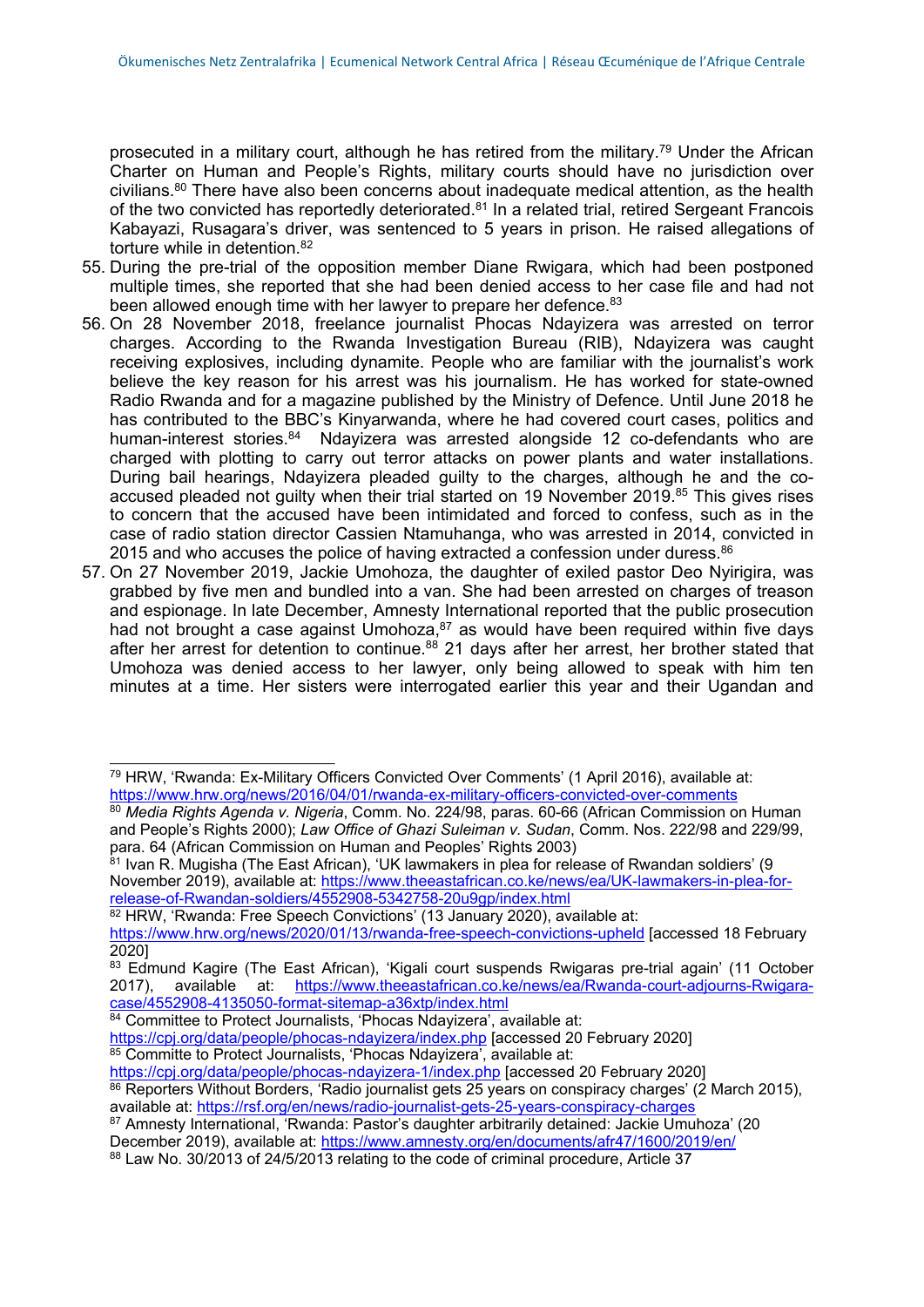Rwandan identity cards were temporarily confiscated. 89

- 58. According to an interview conducted by <sup>a</sup> Freedom House consultant in 2019, the trial of the four arrested Iwacu TV journalists will reportedly not start until 2022. 90 The maximum pre-trial detention period of one year expired in October 2019.
- 59. Christopher Kayumba, <sup>a</sup> Rwandan author for the Chronicles, was arrested on 10 December 2019 at Kigali airport, where he was to set off for <sup>a</sup> flight to Nairobi, on two charges: drunkenness and causing disturbance at the airport. At the time of writing, no proceedings were opened, merely his application for bail was denied on 31 December. $^{\rm 9^{\circ}}$

#### **D. Recommendations**

- 60. Rwanda must take steps to strengthen the rule of law and ensure that the law relating to criminal procedure is upheld at any times. The Rwandan government needs to ensure that the justice is an independent pillar and not <sup>a</sup> tool of the executive.
- 61. Rwanda must address and impartially investigate the violations committed by law enforcement agents taking place during criminal procedure, such as in relation to arbitrary arrests, the arrested person'<sup>s</sup> right to be informed about the charges brought against him or her, the length of pre-trial detention, the right to legal counsel, the presumption of innocence, the right to <sup>a</sup> speedy trial and the right to not be subjected to torture and duress.

 $89$  Bukola Adebayo (CNN), 'Rwanda accuses a pastor's daughter of treason and espionage. Her family savs<br>savs the charges are fabricated' (24 December 2019). says the charges are fabricated' (24 December 2019), available at: <https://edition.cnn.com/2019/12/24/africa/rwanda-pastor-daughter-treason-charges/index.html>  $^{\rm 90}$  Freedom House, Freedom on the Net 2019: Rwanda, (accessed 25 February 2020) available at: <u>[https://www.freedomonthenet.org/country/rwanda/freedom-on-the-net/2019#footnoteref3\\_rn7zi0z](https://www.freedomonthenet.org/country/rwanda/freedom-on-the-net/2019#footnoteref3_rn7zi0z)</u><br><sup>91</sup> Top Africa News, 'Rwanda's Main Opposition Leader wants Immediate Justice to Dr. Kayumba' (19 February 2020), available at: https://www.topafricanews.com/2020/02/19/rwandas-main-oppositionleader-wants-immediate-justice-to-dr-kayumba/